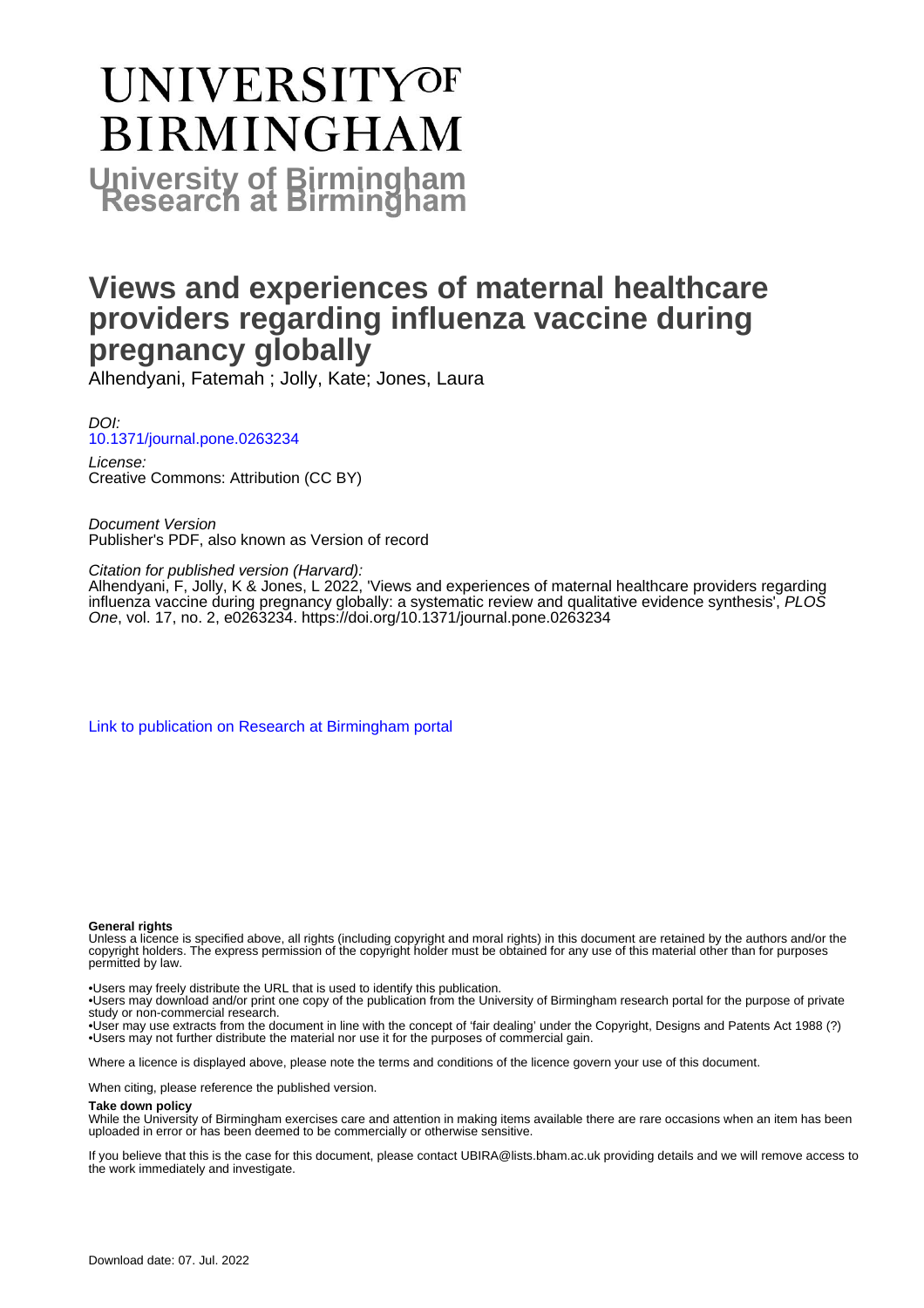

# **OPEN ACCESS**

**Citation:** Alhendyani F, Jolly K, Jones LL (2022) Views and experiences of maternal healthcare providers regarding influenza vaccine during pregnancy globally: A systematic review and qualitative evidence synthesis. PLoS ONE 17(2): e0263234. [https://doi.org/10.1371/journal.](https://doi.org/10.1371/journal.pone.0263234) [pone.0263234](https://doi.org/10.1371/journal.pone.0263234)

**Editor:** Emma Sacks, Johns Hopkins School of Public Health, UNITED STATES

**Received:** March 25, 2021

**Accepted:** January 17, 2022

**Published:** February 10, 2022

**Peer Review History:** PLOS recognizes the benefits of transparency in the peer review process; therefore, we enable the publication of all of the content of peer review and author responses alongside final, published articles. The editorial history of this article is available here: <https://doi.org/10.1371/journal.pone.0263234>

**Copyright:** © 2022 Alhendyani et al. This is an open access article distributed under the terms of the Creative Commons [Attribution](http://creativecommons.org/licenses/by/4.0/) License, which permits unrestricted use, distribution, and reproduction in any medium, provided the original author and source are credited.

**Data Availability Statement:** All relevant data are within the manuscript and its [Supporting](#page-15-0) [Information](#page-15-0) files.

RESEARCH ARTICLE

# Views and experiences of maternal healthcare providers regarding influenza vaccine during pregnancy globally: A systematic review and qualitative evidence synthesis

# $\mathbf{F}$ atemah Alhendyani $\mathbf{D}^{1,2}$ \*, Kate Jolly<sup>1</sup>, Laura L. Jones $\mathbf{D}^{1}$

**1** Institute of Applied Health Research, University of Birmingham, Birmingham, United Kingdom,

**2** Department of Public Health, Ministry of Health, Kuwait, State of Kuwait

\* f.alhendyani@gmail.com

# Abstract

# **Background**

The World Health Organization (WHO) recommends that pregnant women receive influenza vaccination; however, uptake of the vaccine remains low. Maternity health care professionals (MHCPs) play an important role in motivating pregnant women to receive the influenza vaccine. However, factors such as MHCPs' views and knowledge about the vaccine, and time constraints due to workload may influence MHCPs' practices and opinions about women receiving the influenza vaccine during pregnancy. To date, the qualitative evidence exploring MHCPs' views and experiences around influenza vaccine uptake in pregnant women has not been synthesised.

# **Aim**

To systematically review and thematically synthesise qualitative evidence that explores the views and experiences of MHCPs involved in the provision of the maternal influenza vaccine worldwide.

# **Methods**

Five databases (MEDLINE, EMBASE, PsycINFO, CINAHL, Web of Science) were searched, supplemented with searches of included paper reference lists and grey literature. Study selection was conducted by up to three researchers applying pre-specified inclusion/ exclusion criteria. Quality assessment was undertaken, data were extracted, coded and synthesised to develop descriptive and analytical themes.

# **Results**

Eight studies involving 277 participants were included. Seventeen descriptive themes were interpreted, embedded within six analytical themes. MHCPs perceived that maternal influenza vaccination delivery can be facilitated by trusting relationships, good communication, knowledge about the vaccine leading to confidence in recommending vaccine, electronic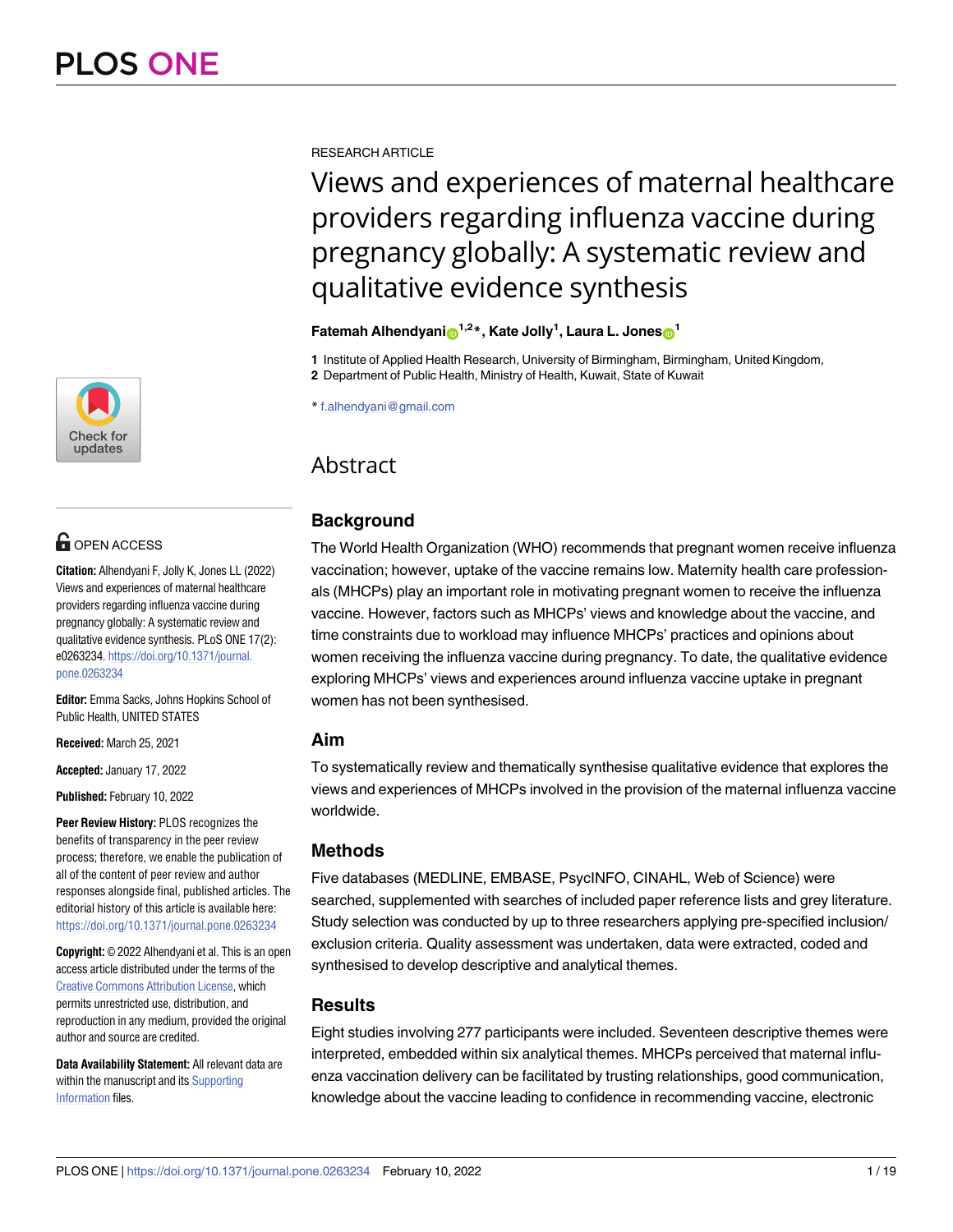<span id="page-2-0"></span>**Funding:** The author(s) received no specific funding for this work. KJ is supported by the National Institute for Health Research (NIHR) Applied Research Centre (ARC) West Midlands. However, the views expressed are those of the author(s) and not necessarily those of the NHS, the NIHR or the Department of Health and Social Care.

**Competing interests:** The authors have declared that no competing interests exist.

vaccination prompts, and presence of national guidelines. However, workload, time constraints, MHCP's perception of pregnant women's concerns, and social/cultural/environmental influences could prevent the likelihood of delivery of influenza vaccine. Knowledgeable MHCPs who were regularly updated about vaccination based on scientific evidence were more confident when discussing and recommending the influenza vaccine to pregnant women. In addition, the presence of national policies and guidelines and electronic prompts for maternal influenza vaccination would enhance the delivery of the vaccine.

### **Conclusion**

Our findings suggest that approaches to enhance the vaccination uptake rate in pregnant women include addressing MHCPs barriers to discussing influenza vaccination through education, sufficient time for discussions, and electronic prompts about vaccination, as well as evidence based local and national guidelines.

# **1 Introduction**

Pregnant women have greater risk from influenza infection than other population groups [\[1](#page-16-0)]. They are more likely to be hospitalised due to influenza than non-pregnant women  $[2-7]$  $[2-7]$ , especially those with chronic medical conditions [\[8,9\]](#page-17-0). Moreover, infants born to women who develop influenza during pregnancy have a higher risk of low five-minute APGAR (appearance, pulse, grimace, activity and respiration) scores  $[10]$ . They also have a higher rate of low birth weight [\[4,5](#page-16-0)[,10\]](#page-17-0). A recent study showed that influenza infection during pregnancy was not associated with an increased risk of preterm birth (adjusted Hazard Ration (aHR) 1�4, 95% confidence interval (CI)  $0.9$  to  $2.0$ ; p = 0.096) but was associated with an increased risk of late pregnancy loss (aHR 10�7, 95% CI 4�3 to 27�0; p*<*0�0001) [\[11\]](#page-17-0).

Since 2012, the World Health Organization (WHO) has recommended annual influenza vaccination for pregnant women [[1\]](#page-16-0). However, not all countries have a national program for influenza immunization. In 2014, only 59% of the 194 WHO Member States had a national influenza immunization policy for general population [\[12\]](#page-17-0). The inactivated influenza vaccine (IIV) has been reported to be effective in reducing laboratory-confirmed influenza rates for pregnant women [[8](#page-17-0)–[10](#page-17-0)]. Dabrera et al. [\[13\]](#page-17-0) reported that the IIV was 71% effective (95% CI: 24–89%) at preventing influenza infection and 64% effective (95% CI: 6–86%) at preventing influenza hospitalisation for pregnant women. Also, evidence showed the vaccine offered immunity to the infant for up to six months after birth and preventing about 30–63% of laboratory-confirmed influenza cases in infants less than six months of age [[9](#page-17-0)].

Despite the WHO recommendations, refusing vaccination during pregnancy is common globally, resulting in a low vaccine coverage rate  $[14-18]$ . There are two recommended vaccines during pregnancy including influenza vaccine and Tdap (Tetanus, diphtheria, and pertussis) vaccine. In 2019–20 the United States (US) reported that 61.2% of pregnant women received influenza vaccine, 56.6% received Tdap, and 40.3% received both vaccines [\[19\]](#page-17-0). A 2020 expert commentary review reported heterogeneity of coverage globally from less than 10% coverage in Europe, to 50–60% in US, and *>*95% in Brazil [\[20\]](#page-17-0).

Maternity healthcare professionals (MHCPs) play an important role in offering the influenza vaccine and influencing the decisions of pregnant women in relation to uptake  $[21-24]$  $[21-24]$  $[21-24]$  $[21-24]$  $[21-24]$ . However, MHCPs knowledge of and beliefs about the influenza vaccine, and their experiences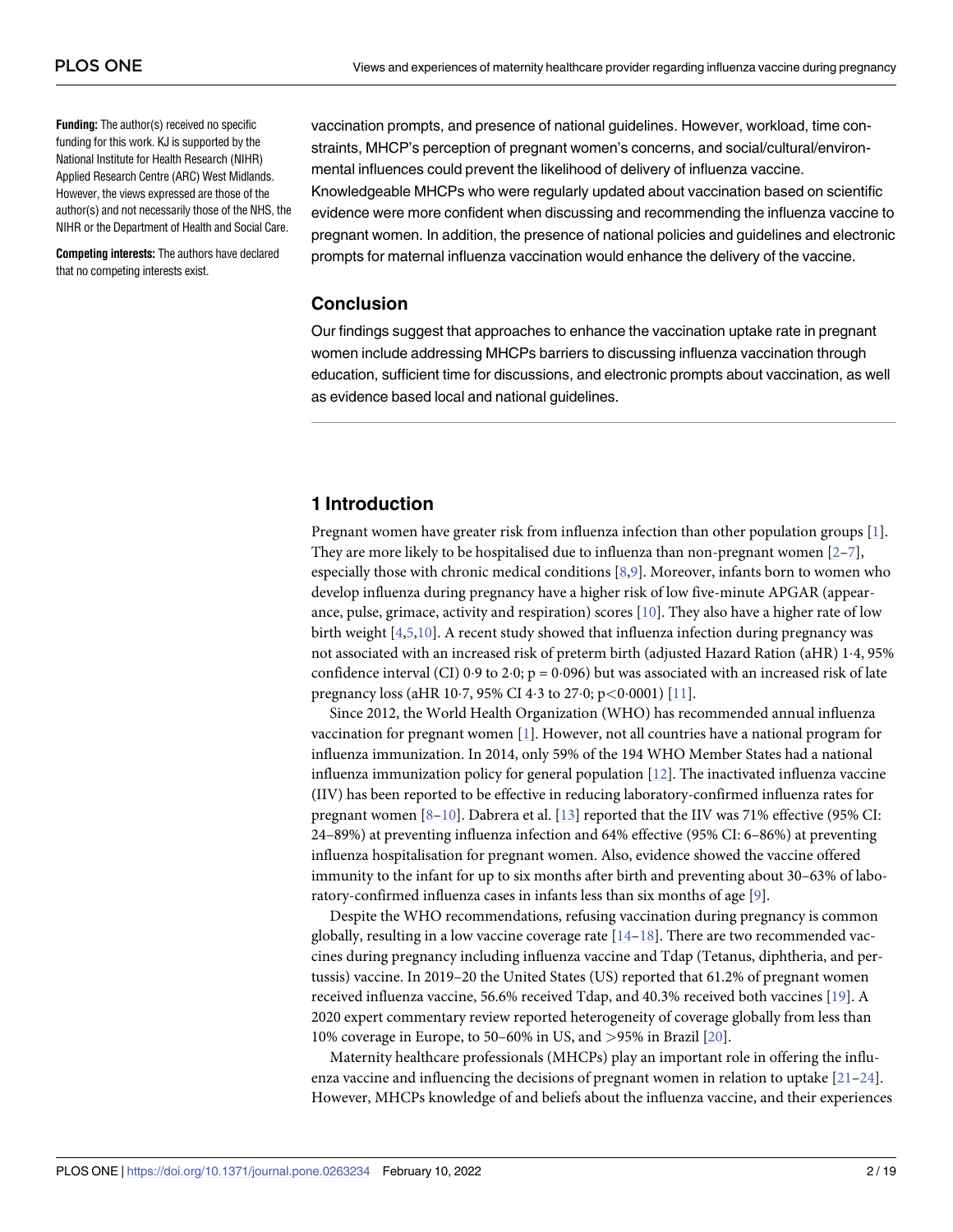<span id="page-3-0"></span>supporting pregnant women, as well as their workload and time constraints, affect their practices in advocating for influenza vaccine during pregnancy [[21](#page-17-0)–[24\]](#page-17-0).

Most studies of the factors influencing the uptake of the maternal influenza vaccine have focused on the perspectives of pregnant women, addressing issues such as their knowledge, beliefs, attitudes and behaviours towards influenza vaccination during pregnancy rather than the perspectives of MHCPs [[15,18,25–](#page-17-0)[27](#page-18-0)]. Most of the studies that have addressed the perspectives of MHCPs toward maternal influenza vaccine have used cross-sectional survey designs [\[28–32\]](#page-18-0) and have not explored their views and experiences qualitatively.

Questions such as how often pregnant women are being offered the influenza vaccine or how often pregnant women are receiving the influenza vaccine need to be addressed. This review largely focusses on the offer of the vaccine. The aim of the study was to systematically review and thematically synthesise qualitative evidence that explores the views and the experiences of MHCPs involved in the provision of the maternal influenza vaccine worldwide. In addition, we identified and analysed interventions that MHCPs consider feasible to implement to increase vaccination uptake.

# **2 Methods**

Reporting of this review was guided by the Preferred Reporting Items for Systematic Reviews and Meta-Analyses (PRISMA) checklist [[33](#page-18-0)] provided in S1 [Table](#page-15-0) and Enhancing Transparency of Reporting the Synthesis of Qualitative Research (ENTREQ) framework [[34](#page-18-0)] provided in S2 [Table](#page-16-0). This review was registered with the International Prospective Register of Systematic Reviews, PROSPERO, registration number CRD42020187564.

### **2.1 Search strategy**

The sample, phenomenon of interest, design, evaluation and research type (SPIDER) tool [\[35\]](#page-18-0) was used to create a clearly defined review question and to support the development of the search strategy. Search terms were created based on concepts identified in the question formulation, including vaccination, antenatal care, pregnancy, healthcare professional, maternity, vaccine hesitancy and practice. Comprehensive search of five bibliographic databases were conducted to include articles published between January 2012 and March 2020: MEDLINE; EMBASE; CINAHL; PsychINFO and Web of Science. Both index headings, such as Medical Subject Heading (MeSH) terms, and free text words were searched to ensure specificity and sensitivity of the search strategies [\[36\]](#page-18-0). Additional hand-searches were conducted based on included studies' reference lists and citations (in Google Scholar) as well as grey literature, such as OpenGrey, were searched. However, due to resource limitations, non-English studies were excluded from this review. An example search strategy is given in supplementary S3 [Table.](#page-16-0)

#### **2.2 Study selection**

All search results were imported into Endnote v.X9 (Clarivate Analytics, Philadelphia, US). Duplicates were removed electronically and manually. Following this titles, abstracts and full text papers were independently screened based on a pre-specified inclusion/exclusion criterion [\(Table](#page-4-0) 1) by two of three authors (FA and KJ/LLJ). Discrepancies in the screening process were resolved via discussion and/or a third reviewer.

#### **2.3 Data extraction**

Study characteristics were extracted by one researcher (FA) based on a pre-developed data extraction proforma. Information extracted included the study origin (e.g., country),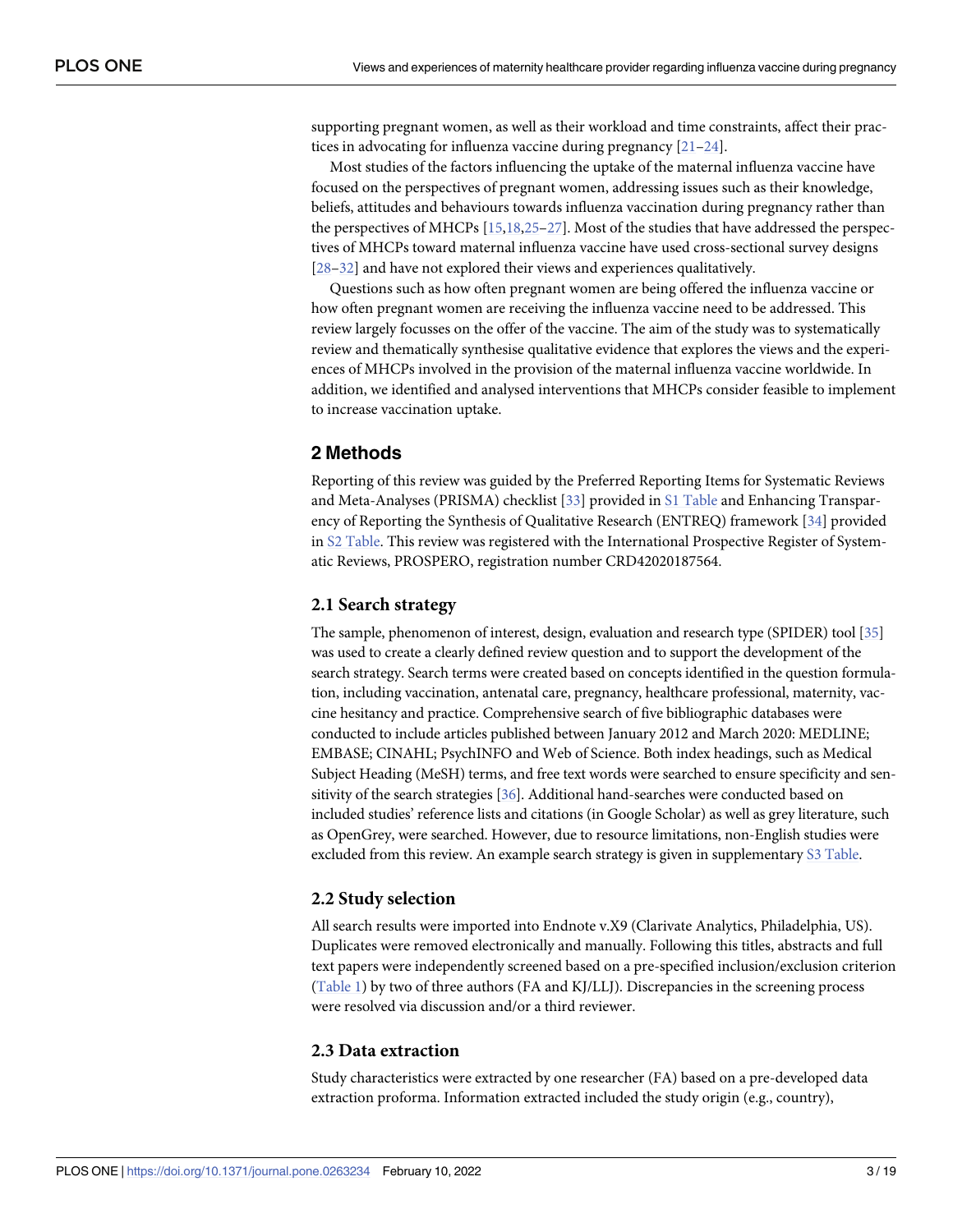#### <span id="page-4-0"></span>**[Table](#page-3-0) 1. Inclusion/Exclusion criteria.**

|                                  | <b>Inclusion criteria</b>                                                                                                                                                                                                                                                                                                 | <b>Exclusion criteria</b>                                                                                                                                                                                                                                                                                                                                                                                               |
|----------------------------------|---------------------------------------------------------------------------------------------------------------------------------------------------------------------------------------------------------------------------------------------------------------------------------------------------------------------------|-------------------------------------------------------------------------------------------------------------------------------------------------------------------------------------------------------------------------------------------------------------------------------------------------------------------------------------------------------------------------------------------------------------------------|
| Sample                           | • Maternity healthcare professionals (e.g., general practitioners dealing<br>with pregnant women, nurses, obstetricians, gynaecologists,<br>pharmacists, midwives, health workers and public health personnel<br>working in maternity healthcare settings e.g. community health<br>workers working in antenatal settings) | • Pregnant women including healthcare professionals who are pregnant                                                                                                                                                                                                                                                                                                                                                    |
| <b>Phenomenon</b> of<br>Interest | • Influenza vaccine during pregnancy                                                                                                                                                                                                                                                                                      | • Other maternal vaccines<br>(e.g., Tdap)                                                                                                                                                                                                                                                                                                                                                                               |
| Design                           | · Qualitative data collection methods (e.g., interviews/focus groups)<br>• Mixed methods where qualitative element can be isolated for<br>synthesis<br>· Qualitative questionnaire data                                                                                                                                   | • Quantitative study designs (e.g. cross sectional surveys)                                                                                                                                                                                                                                                                                                                                                             |
| Evaluation                       | Views, attitudes, beliefs, knowledge, opinions, practice, perceptions and<br>experiences                                                                                                                                                                                                                                  |                                                                                                                                                                                                                                                                                                                                                                                                                         |
| <b>Research type</b>             | • Qualitative<br>• Mixed methods                                                                                                                                                                                                                                                                                          | • Conference abstracts<br>• Editorials<br>• Quantitative studies<br>• Intervention studies<br>• Systematic reviews<br>• Auto-ethnographic papers                                                                                                                                                                                                                                                                        |
| Limitations                      | • English language                                                                                                                                                                                                                                                                                                        | • Full text could not be obtained through institutional access<br>• Qualitative primary research based on pregnant women's and maternity<br>healthcare professionals' context where the latter could not be<br>disaggregated for synthesis<br>• Qualitative primary studies had a mix of different participants (e.g.<br>commissioners and MHCPs) where the data for MHCPs could not be<br>disaggregated for synthesis. |

#### MHCP: Maternity healthcare professional.

Tdap: Tetanus, diphtheria, pertussis.

<https://doi.org/10.1371/journal.pone.0263234.t001>

healthcare setting (e.g., primary care or tertiary care), sampling (e.g., purposive or snowballing), participants' information/characteristics (e.g., doctor or midwife), sample size, data collection method (e.g., interview or focus group), analysis method (e.g., thematic analysis, content analysis or framework analysis), study aim, findings and recommendations. The findings (results) and discussion sections of the included articles were imported into NVivo v.12 software (QSR International Pty Ltd, Melbourne, Australia) for analysis.

#### **2.4 Quality assessment**

The included studies were assessed by two researchers (FH and LLJ) following a modified Critical Appraisal Skills Programme (CASP) checklist for qualitative research [[37](#page-18-0)]. Studies were assessed for their clarity, appropriateness, rigour of methodological reporting, ethical considerations and reflexivity. Currently, there is no agreed consensus method for quality assessment in the synthesis of qualitative research [\[38,39](#page-18-0)]; all studies were included irrespective of their reporting quality given that they contributed to the conceptual richness of the synthesis [[39](#page-18-0)].

#### **2.5 Data analysis and synthesis**

A thematic synthesis was conducted following the methods outlined by Thomas and Harden [\[40\]](#page-18-0). A data-rich article was selected as the index article [\[24\]](#page-17-0); findings (results) and discussion sections were coded as well as quotations, author's commentary and interpretations. Other articles were then coded by applying the same method in descending order of data richness. Concepts in each article were coded to iteratively develop a codebook, with each article having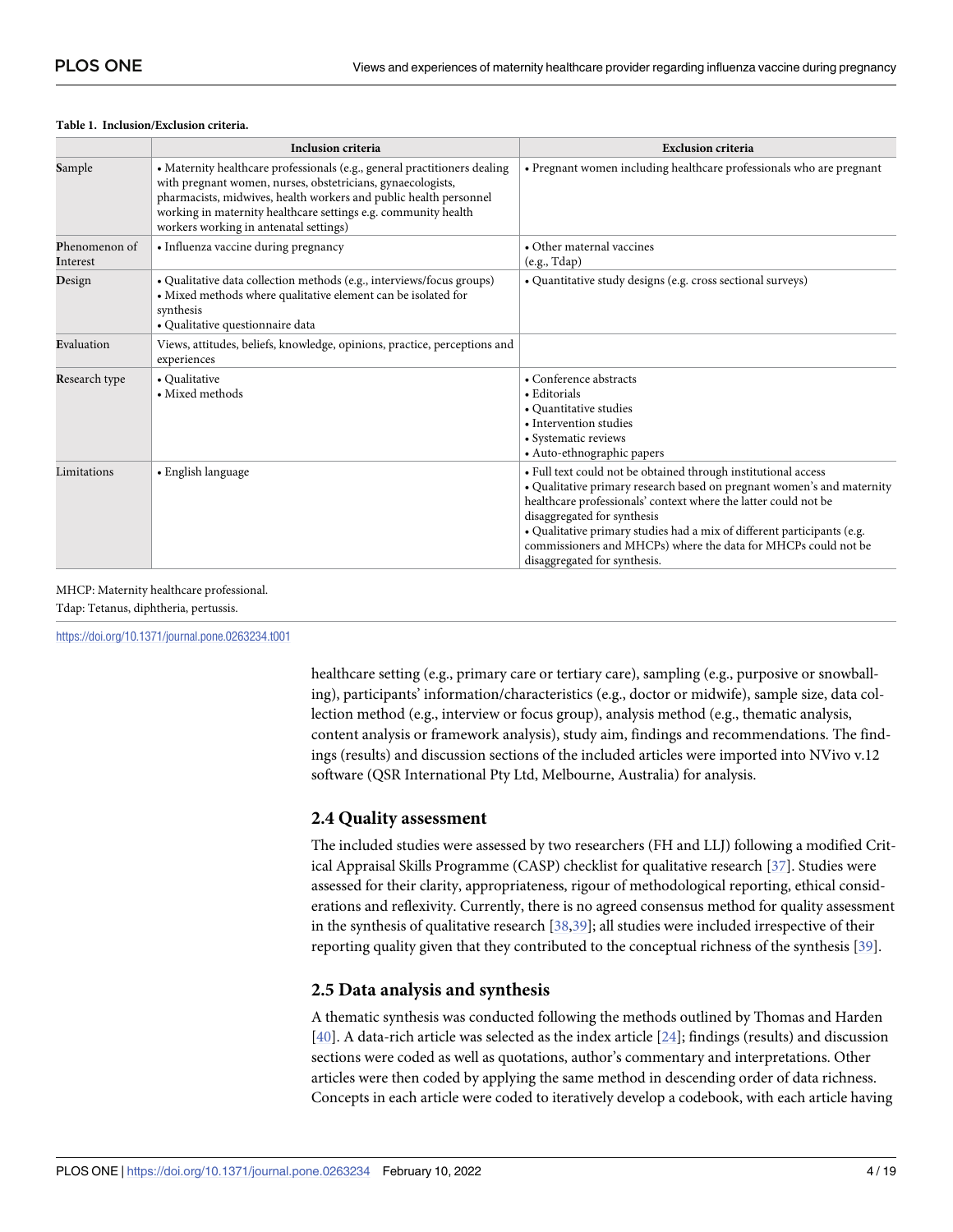<span id="page-5-0"></span>an ability to contribute new codes. The codes were examined and discussed multiple times between the authors to refine the developing codebook. The codebook was analysed to inform descriptive themes closely resembling the prevailing concepts across primary studies. A conceptual model was then developed to build higher order concepts within which analytical and descriptive themes were located. In the results, we have distinguished the primary quotes in italic from author interpretation which is typed in normal font.

# **3 Results**

#### **3.1 Systematic search and selection**

Systematic database searches identified 6316 articles. After removal of duplicates, 308 studies remained. A total of 295 articles were excluded based on inclusion/exclusion criteria applied to titles and abstracts. Full texts of the remaining 13 studies were sought for detailed evaluation against the inclusion criteria. After reviewing the full-texts and applying the selection criteria eight articles were included in the thematic synthesis. A flow diagram of the search strategy is illustrated in [Fig](#page-6-0) 1.

### **3.2 Characteristics of included studies**

The studies represented different contexts and locations, including high-, middle- and lowincome countries. Three articles were from Australia [\[24,](#page-17-0)[41](#page-18-0),[42](#page-18-0)], and one from the USA [[43](#page-18-0)], Kenya [[44](#page-18-0)], El Salvador [[45](#page-18-0)], the UK [[46](#page-18-0)] and China [[47](#page-18-0)]. Articles were published between 2014 and 2019. There were seven qualitative studies  $[24,41-44,46,47]$  $[24,41-44,46,47]$  $[24,41-44,46,47]$  and one mixed methods study [\[45\]](#page-18-0). All qualitative studies used thematic analysis, four combined a hybrid deductive/ inductive approach [[41,43,44,46](#page-18-0)], while four used an inductive approach using constant comparative methods [\[24](#page-17-0)[,42,45,47](#page-18-0)].

Studies included data from 277 participants including nurses, midwives, general practitioners (GPs), obstetricians, practice nurse, practice managers, community leaders, community health personnel, public health managers and experts (national and international levels), policymakers, clinical officers and physicians. Purposive sampling was used by seven studies [\[24](#page-17-0)[,42–47](#page-18-0)] and snowballing sampling by one [[41](#page-18-0)]. Data collection methods were interviews, three in-depth [[43](#page-18-0),[46,47\]](#page-18-0) and five semi-structured interviews [\[24,](#page-17-0)[41,42](#page-18-0),[44,45\]](#page-18-0). [Table](#page-7-0) 2 summarises characteristics of included articles and full details of data extraction are provided in [S4](#page-16-0) [Table](#page-16-0).

#### **3.3 Quality assessment**

The critical appraisal of the included studies highlighted that the reporting quality was generally good. All eight studies provided a clear statement of aims and used appropriate qualitative methods. The research design was explicitly justified in all but two studies [\[44,47](#page-18-0)]. Recruitment strategy was discussed in all but one study [\[44\]](#page-18-0). The relationship between researcher and participants was not adequately considered in five studies [\[42,44–47](#page-18-0)]. Ethical considerations had been reported in five studies [\[24,](#page-17-0)[41](#page-18-0),[44,45,47\]](#page-18-0). All studies had conducted a rigorous analysis. Findings were clearly discussed in the context of wider research literature, policy and practice among all studies. Transferability was discussed in all studies but one [\[46\]](#page-18-0). Full details of the CASP assessment are provided in S5 [Table.](#page-16-0)

#### **3.4 Thematic synthesis findings**

Views and experiences of MHCPs about influenza vaccine during pregnancy were interpreted within 17 descriptive themes, embedded in six analytical themes. [Table](#page-8-0) 3 provides core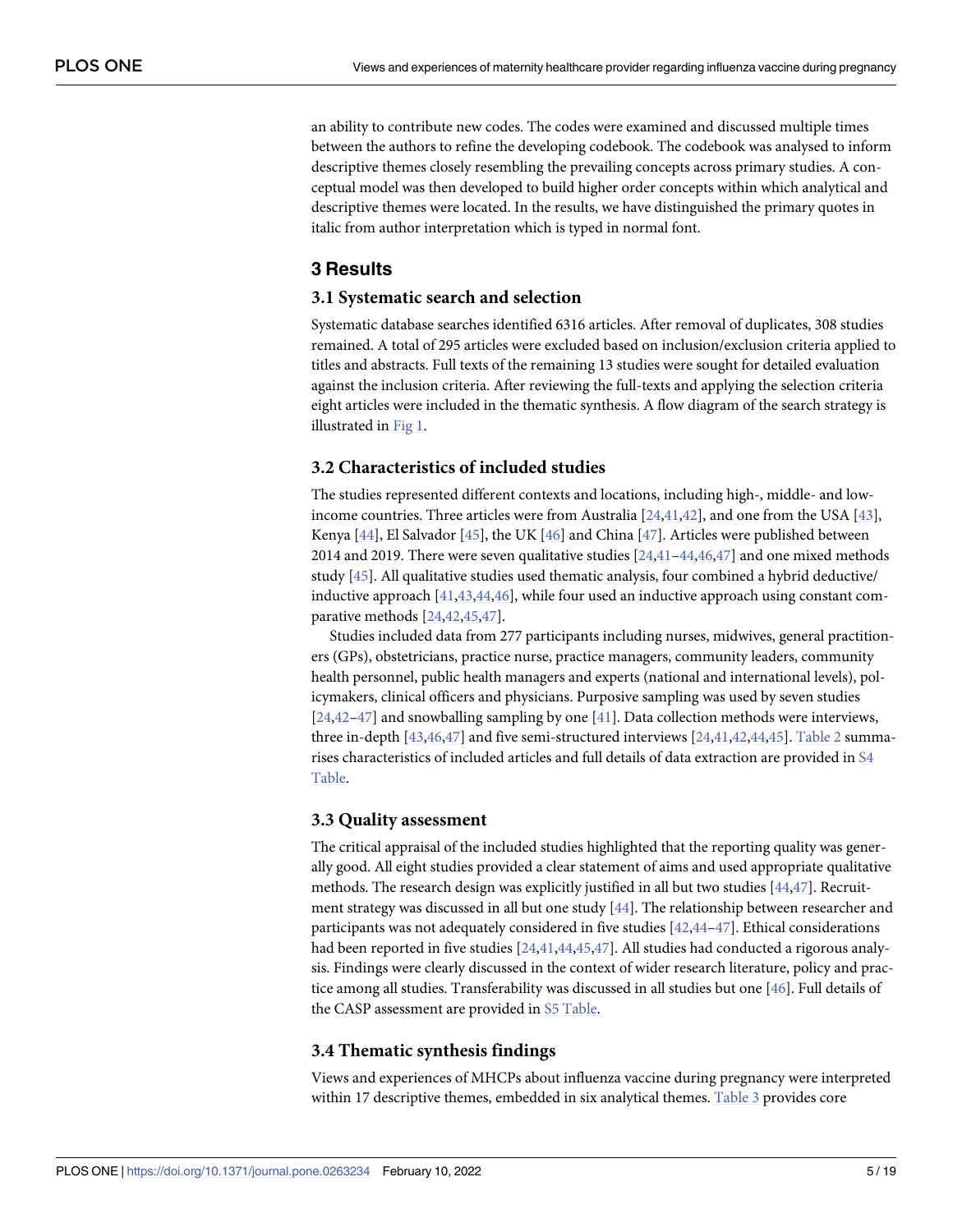<span id="page-6-0"></span>

**[Fig](#page-5-0) 1. Flow diagram of systematic search and study selection.**

<https://doi.org/10.1371/journal.pone.0263234.g001>

analytical themes and descriptive themes highlighting MHCPs' experiences and views relating to the provision of influenza vaccine for pregnant women, this table is further explained, with evidence, in the accompanying writing. All quotes included below are from HCP participants from the respective articles.

#### **3.5 Conceptual model**

The themes are drawn together in a conceptual model, illustrated in [Fig](#page-9-0) 2.

**3.5.1. Social, cultural and environmental influences.** Social and cultural norms, including religion, family involvement, media influence and access issues, were perceived by MHCPs to influence a pregnant woman's decision about influenza vaccination in pregnancy or access to antenatal care and thus the opportunity to be offered influenza vaccination.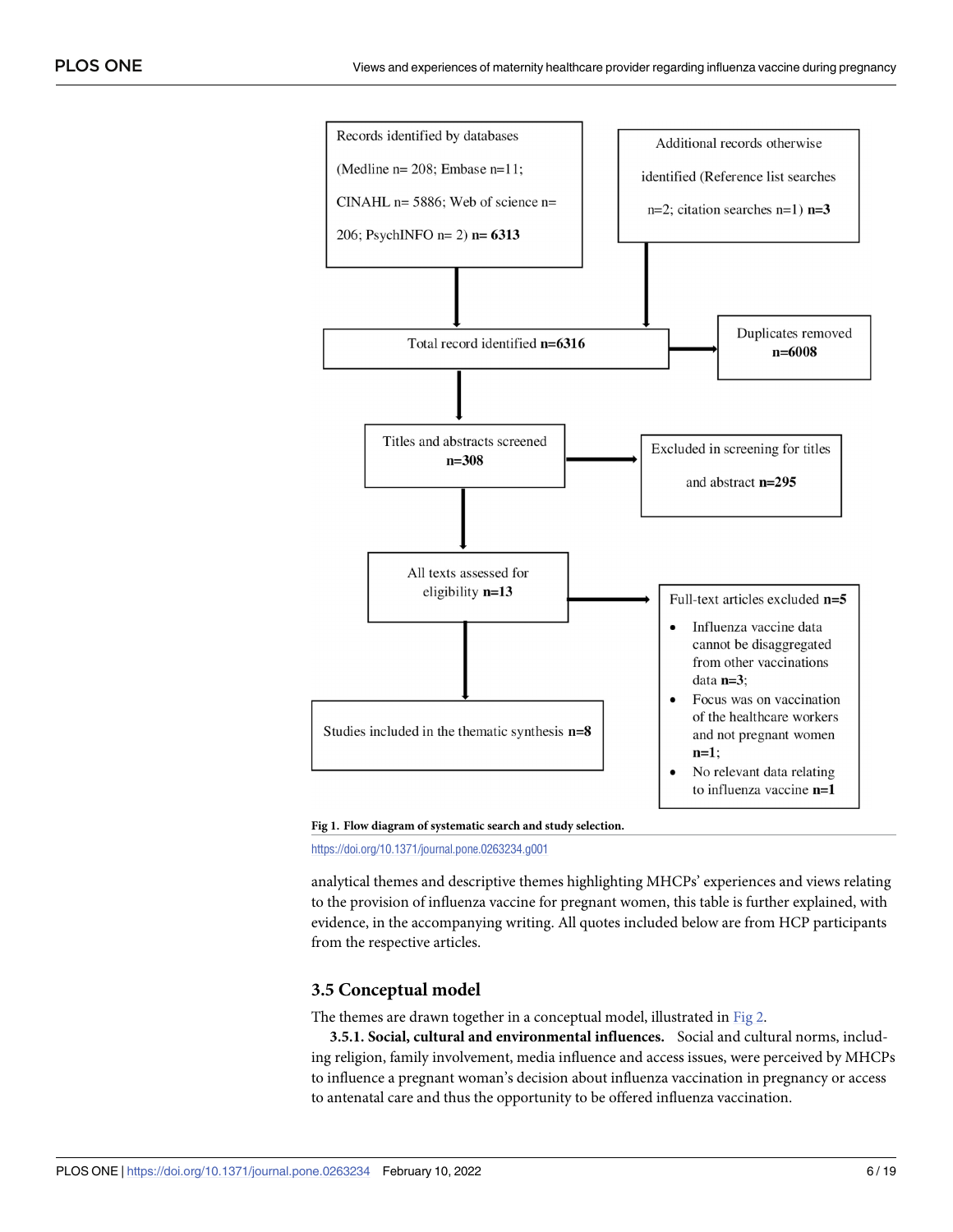| Author                     | Country and<br>publication<br>year | Healthcare<br>setting                  | Participants and sample size                                                                                    | Study aim                                                                                                    | Methodology                                                    | Analysis method                                                         |
|----------------------------|------------------------------------|----------------------------------------|-----------------------------------------------------------------------------------------------------------------|--------------------------------------------------------------------------------------------------------------|----------------------------------------------------------------|-------------------------------------------------------------------------|
| Maher et al<br>$[24]$      | Australia, 2014                    | GP practices                           | 17 general practitioners                                                                                        | Explore knowledge, attitude,<br>beliefs and practices of GPs<br>about maternal influenza<br>vaccine.         | Semi-structured<br>interviews                                  | Thematic analysis                                                       |
| Kaufman<br>et al $[41]$    | Australia, 2019                    | Tertiary<br>hospitals                  | 12 midwives                                                                                                     | Explore midwives' attitudes,<br>values and delivery of<br>maternal vaccine.                                  | Semi-structure<br>interviews                                   | Thematic analysis,<br>hybrid approach                                   |
| Webb et al<br>$[42]$       | Australia, 2014                    | Tertiary<br>hospitals                  | 15 GPs, obstetricians, and<br>midwives                                                                          | Explore the practice of HCPs'<br>maternal vaccine uptake,<br>knowledge, attitudes, beliefs,<br>and practice. | Semi-structure<br>interviews                                   | Thematic analysis                                                       |
| Frew et al<br>$[43]$       | <b>USA, 2018</b>                   | Obstetrics-<br>genecology<br>practices | 24 physicians, nurse<br>practitioners, midwives, medical<br>assistants and practice managers                    | Identify attributes and<br>facilitators for vaccine<br>intervention in obstetrics-<br>gynecology settings.   | In-depth interviews                                            | Thematic analysis using<br>hybrid approach                              |
| Bergenfeld<br>et al $[44]$ | Kenya, 2018                        | Not specified,<br>public facilities    | 111 nurses and clinical officers                                                                                | Investigate acceptance and<br>demand for maternal<br>vaccines in Kenya from HCPs<br>perspective.             | Semi-structured<br>interviews                                  | Thematic analysis using<br>hybrid (deductive and<br>inductive) approach |
| Fleming et al<br>45        | El-Salvador,<br>2018               | Not specified                          | 70 community (leaders, health<br>personnel), public health<br>managers and experts,<br>policymakers, physicians | Share experiences from El-<br>Salvador about maternal<br>influenza vaccine, as it has<br>high coverage rate. | Key informant<br>interviews and semi-<br>structured interviews | Thematic analysis                                                       |
| Wilson et al<br>46         | UK, 2019                           | GP practices                           | 10 GPs, midwives and practice<br>nurses                                                                         | Understand access to, and<br>attitudes towards maternal<br>vaccination among HCPs.                           | In-depth interviews                                            | Thematic analysis-<br>hybrid approach                                   |
| Li et al $[47]$            | China, 2018                        | Tertiary<br>hospitals                  | 18 obstetricians                                                                                                | Understand HCPs'<br>perception and attitude<br>toward maternal influenza<br>vaccine.                         | In-depth interviews                                            | Thematic analysis,<br>inductive, constant<br>comparative method         |

<span id="page-7-0"></span>

<https://doi.org/10.1371/journal.pone.0263234.t002>

In some settings, MHCPs perceived certain religious denominations restricted pregnant women from accessing antenatal care visits and hence uptake of the influenza vaccine [[44](#page-18-0)]. In Kenya, when MHCPs were asked about what intervention they thought would help to address the religious restrictions toward vaccination, MHCPs proposed attending Sunday church services to discuss health concerns and provide information to pregnant women there to reach a larger demographic [[44](#page-18-0)]:

"I asked her why she didn't want to go for ANC services for her first born! I urged her that it *was important to get vaccinated*. *She told me that their church doctrine restrains them from going to hospital*. *They get such instructions from their pastors*.*"* [Kenya,[44](#page-18-0)]

They reported that in societies where men have dominance over women, pregnant women were often restricted from receiving antenatal care by their husbands, which may have resulted in low rates of influenza vaccination's uptake [[44](#page-18-0)]. In societies where MHCPs found it difficult to persuade pregnant women to receive medication including vaccine, other family members who have power over these women's decisions, such as mothers-in-law, were prohibiting pregnant women to take the vaccine [[47](#page-18-0)]:

*"She got married to guy who prevented her from going for [antenatal] clinic*.*"* [Kenya,[44](#page-18-0)]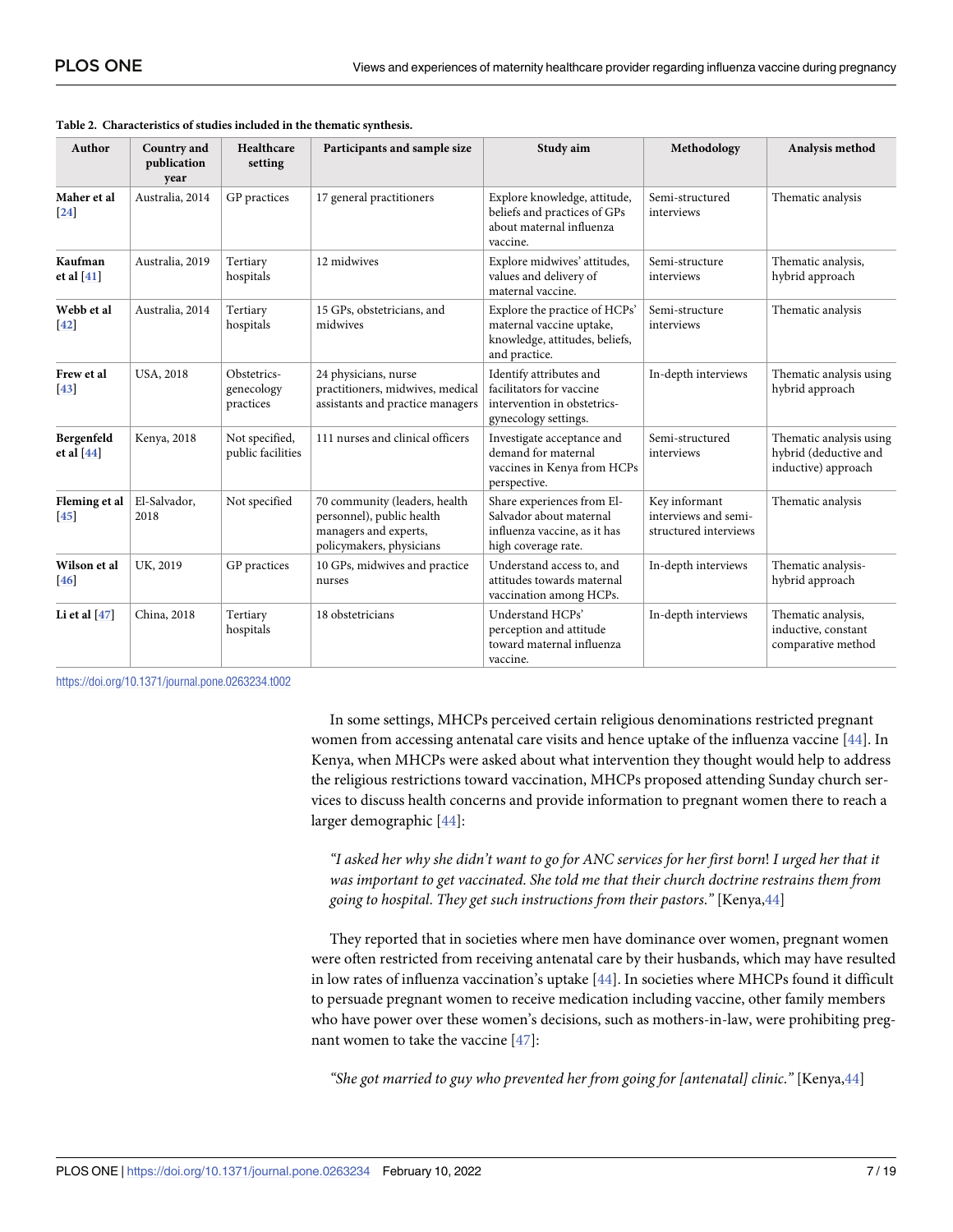| <b>Analytical themes</b>                      | <b>Descriptive themes</b>                                          | Codes                                                                                                                                                                                    |  |
|-----------------------------------------------|--------------------------------------------------------------------|------------------------------------------------------------------------------------------------------------------------------------------------------------------------------------------|--|
| Social, cultural and environmental influences | Religion                                                           | • Religious beliefs against vaccination [44].                                                                                                                                            |  |
|                                               | Family influence                                                   | • Male dominance [44].<br>• Other family members attitude toward vaccination $[47]$ .                                                                                                    |  |
|                                               | Media influence                                                    | • Anti-vaccination campaigns [43].                                                                                                                                                       |  |
|                                               | Access issues                                                      | • Areas of high criminal rates $[45]$ .<br>• Long distance travel required to healthcare facilities [44].                                                                                |  |
| MHCPs perceived views of pregnant women's     | Hesitancy                                                          | • Concerns about safety and effectiveness of the vaccine $[42, 47]$ .                                                                                                                    |  |
| health literacy and beliefs                   | Health literacy                                                    | • Lack of information about influenza infection as well as the<br>influenza vaccination [41,43,44].                                                                                      |  |
| Interaction with MHCP                         | Trust and social position                                          | • Social position of MHCP [44].<br>• Good relationship with pregnant woman [24,44].                                                                                                      |  |
|                                               | MHCP communication and provision of<br>education to pregnant women | · Based on pregnant women beliefs [24,43,46].<br>• Communication approach [41,43].<br>• Workload and time-limit [42,44].<br>• MHCP responsibility to educate pregnant women $[42, 43]$ . |  |
|                                               | Pregnant women's informed choice                                   | • Support woman's choice [24,43,46].                                                                                                                                                     |  |
| MHCPs knowledge and attitude                  | Knowledge                                                          | • Influenza infection [24,41,44].<br>• Influenza vaccination [24].<br>$\bullet$ Recommendations for pregnant women vaccination [24,41].                                                  |  |
|                                               | Attitude                                                           | • Concerns about safety [24,45,47].<br>• Not convinced about prioritising pregnant women $[45,47]$ .                                                                                     |  |
| Local healthcare system                       | Training and education for MHCP                                    | • Recent recommendations [44].<br>• Training on vaccination administration [24,41,44].<br>$\bullet$ Based on scientific evidence [24,44].                                                |  |
|                                               | Dedicated vaccination team                                         | • Informed about recommendations [41-43,46].<br>• Responsible for update in vaccination guidance $[24,42]$ .<br>• Deliver vaccine to pregnant women $[42, 43]$ .                         |  |
|                                               | Record keeping and vaccination prompt                              | • History of vaccinations [42].<br>· Prompt: sticker, checklist, electronic [24,41,43].                                                                                                  |  |
| National policy and practice                  | Policy and guidelines                                              | • Part of national policy [24,42,47].                                                                                                                                                    |  |
|                                               | Centralisation of information system                               | $\bullet$ Sharing information system [44].                                                                                                                                               |  |
|                                               | Public vs. private provision                                       | • Profiting from vaccination $[44, 45]$ .                                                                                                                                                |  |

#### <span id="page-8-0"></span>[Table](#page-5-0) 3. Core analytical and descriptive themes for MHCPs' experiences and views relating to the provision of influenza vaccination for pregnant women.

#### MHCP: Maternity healthcare professional.

<https://doi.org/10.1371/journal.pone.0263234.t003>

*"Sometimes*, *you just convince the pregnant women with a lot of effort*, *and then the motherin-law won't agree to let her take the medicine"* [China,[47](#page-18-0)]

In addition, anti-vaccine campaigns in the media can negatively influence the likelihood that a pregnant woman will receive vaccines [\[43\]](#page-18-0):

*"Heard through the media*, *negative things through the media*. *So*, *what I have heard is 'Oh*, *well*. . .*"* [USA,[43\]](#page-18-0)

Geographical barriers to accessing healthcare services, and hence access to antenatal care including vaccination, including one example of a high crime rate area deterring pregnant women from attending clinics or necessitating police support to do so, as well as long distances and a lack of transportation to clinics. For instance, in rural areas, pregnant women avoided going to a health facility because of the long distance, which may have resulted in low uptake of influenza vaccines in those areas [\[44,45\]](#page-18-0):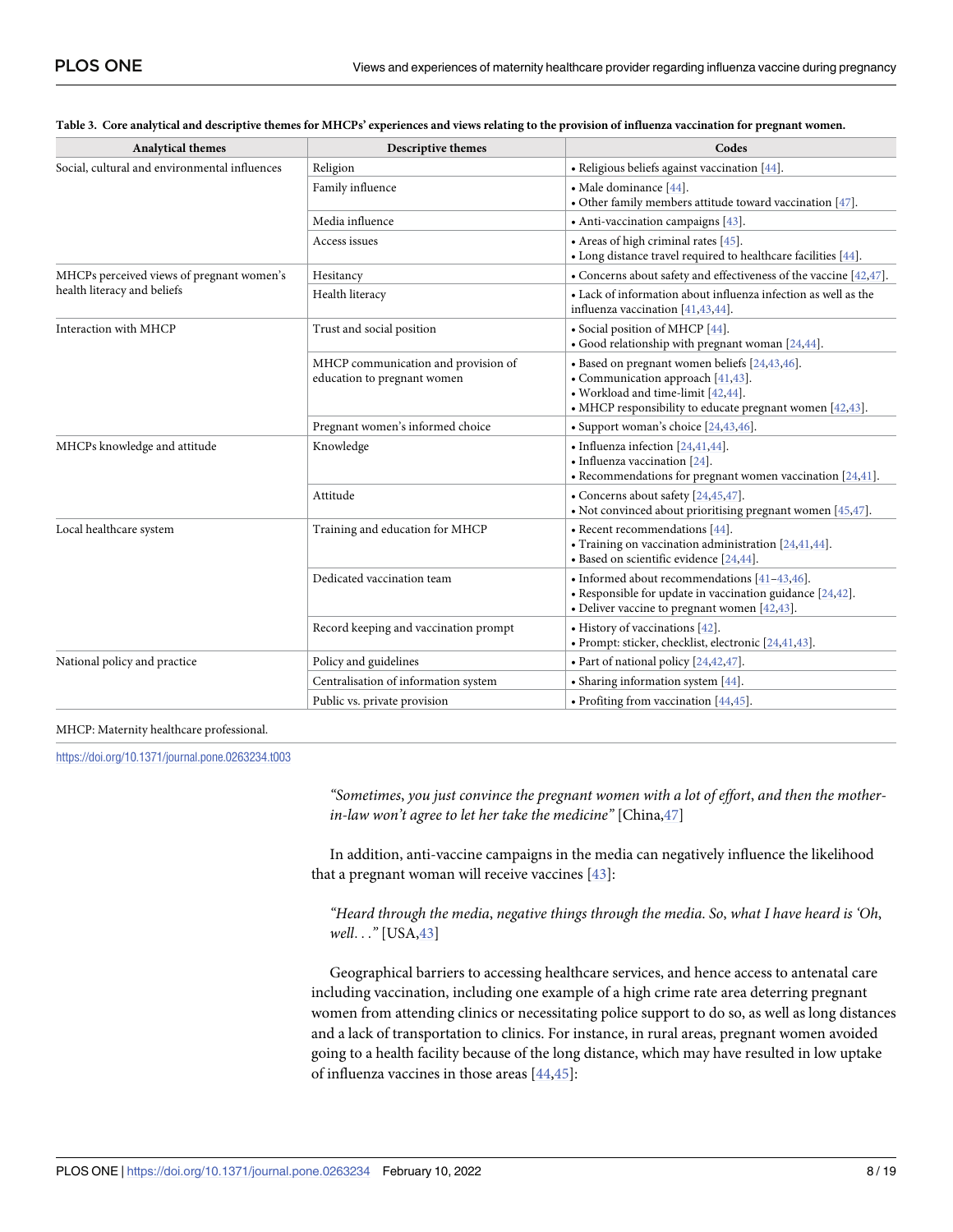<span id="page-9-0"></span>



<https://doi.org/10.1371/journal.pone.0263234.g002>

*"*. . .*There are a lot of municipalities with crime problems*.*"* [El-Salvador[,45\]](#page-18-0)

*"Distance to health facilities and lack of transportation was one of the major access issues perceived by providers to hinder maternal vaccine coverage"* [Kenya[,44\]](#page-18-0)

**3.5.2. MHCPs perceived views of pregnant women's health materials and beliefs.**

Across the studies, MHCPs discussed the factors that may influence pregnant women's decisions toward the uptake of the influenza vaccine including hesitancy and lack of health literacy.

Despite the availability of influenza vaccine, MHCPs reported that pregnant women have more concerns about the influenza vaccine than the pertussis vaccine and are hesitant to receive the former due to a lack of awareness about the recommendations as well as concerns about the safety of the vaccine [[41](#page-18-0)]. In addition, the idea of needing a vaccine to prevent influenza infection was not accepted by pregnant women who reported that the infection can be managed by natural remedies [\[47\]](#page-18-0):

*"Women are maybe more hesitant to get the flu compared to pertussis*. . .*They think they're going to have more reactions to it"* [Australia,[41](#page-18-0)]

*"They stated that it would be even more difficult to convince pregnant women to accept a vaccine merely to prevent flu"* [China,[47](#page-18-0)]

MHCPs stressed the need for health materials about influenza vaccine during pregnancy in the form of posters, brochures or education hubs placed in health care facilities or provided to pregnant women to eliminate their concerns and promote vaccination [\[41](#page-18-0),[43](#page-18-0),[44\]](#page-18-0). Additionally, they discussed the need for health literacy that is translated into different languages and broadcasted through community radio stations [\[44\]](#page-18-0):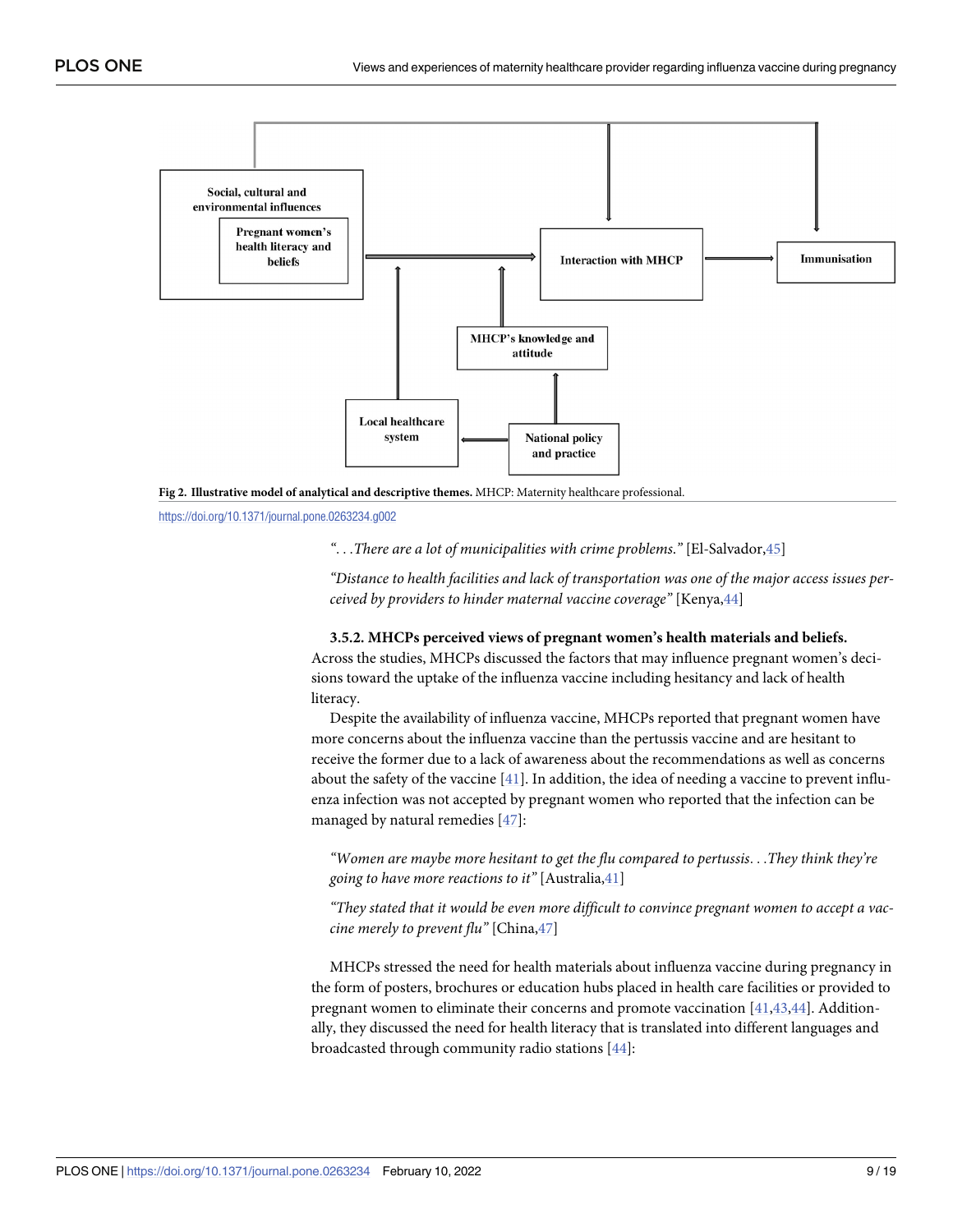<span id="page-10-0"></span>*"I think if there was*, *like*, *an education hub type thing for vaccinations in pregnancy"* [Australia,[41](#page-18-0)]

*"I think the information should be printed out in different languages and given to the community radio stations so that it can be explained to them*.*"* [Kenya[,44\]](#page-18-0)

**3.5.3. Interaction with MHCP.** Trust between MHCPs and pregnant women as well as MHCPs' social position, communication approach to educating pregnant women, and pregnant women's informed choices were interpreted as themes across the papers.

MHCPs reported that their ability to convince pregnant women to receive influenza vaccine was improved by having a good and trusting relationship with the pregnant woman  $[24,44]$  $[24,44]$  $[24,44]$ .

*"I have a good relationship with the patients and if I recommend it they probably would take it on board"* [Australia, [24\]](#page-17-0)

Bergenfeld et al. [\[44\]](#page-18-0) explained that because of the MHCP's authority and superior knowledge, pregnant women were more likely to trust MHCPs and follow their recommendations:

"*Maybe sometimes they do not have that chance to say no because they look at me as their savior*. . . *and everything I tell them*, *they believe is right*" [Kenya[,44\]](#page-18-0)

MHCPs should be able to effectively communicate and provide information/education to pregnant women [[42,43\]](#page-18-0). MHCPs approached the introduction and promotion of influenza vaccination through one-to-one discussions to address pregnant women's concerns and allowing them to ask questions [[43](#page-18-0)]:

*I will definitely base the conversation on kind of how they're phrasing their questions and what their questions are*. *So I try to answer the question*, *and then may ask a couple questions back to just get a feel for what they already know about vaccinations*, *or what they already believe about it*. *And then we'll kind of reframe it based on their system of beliefs*. [US,[43](#page-18-0)]

Using passive language in the discussion with pregnant women to frame the significance of influenza vaccination during pregnancy, using this language with pregnant women makes them feel that taking the vaccine is the right thing to do as it is of advantages for themselves and their new-borns [\[41\]](#page-18-0):

*"It is recommended*. *The research shows that it is advantageous*.*"* [Australia[,41\]](#page-18-0)

Additionally, influenza vaccination administration was framed as a choice for pregnant women rather than the MHCPs' recommendation. MHCPs' role was to provide advice only, rather than share in the decision making [[24](#page-17-0)[,43,46\]](#page-18-0). However, Wilson et al. [\[46\]](#page-18-0) reported that influenza vaccination was not recommended by some MHCPs but merely mentioned:

*"We do not push it*. *We do not insist*. *We just advise them*. *If they accept that's fine"* [Australia,[24](#page-17-0)]

Workload and time limit were factors reported by MHCPs as limiting influenza vaccination discussion with pregnant women [\[42,44\]](#page-18-0):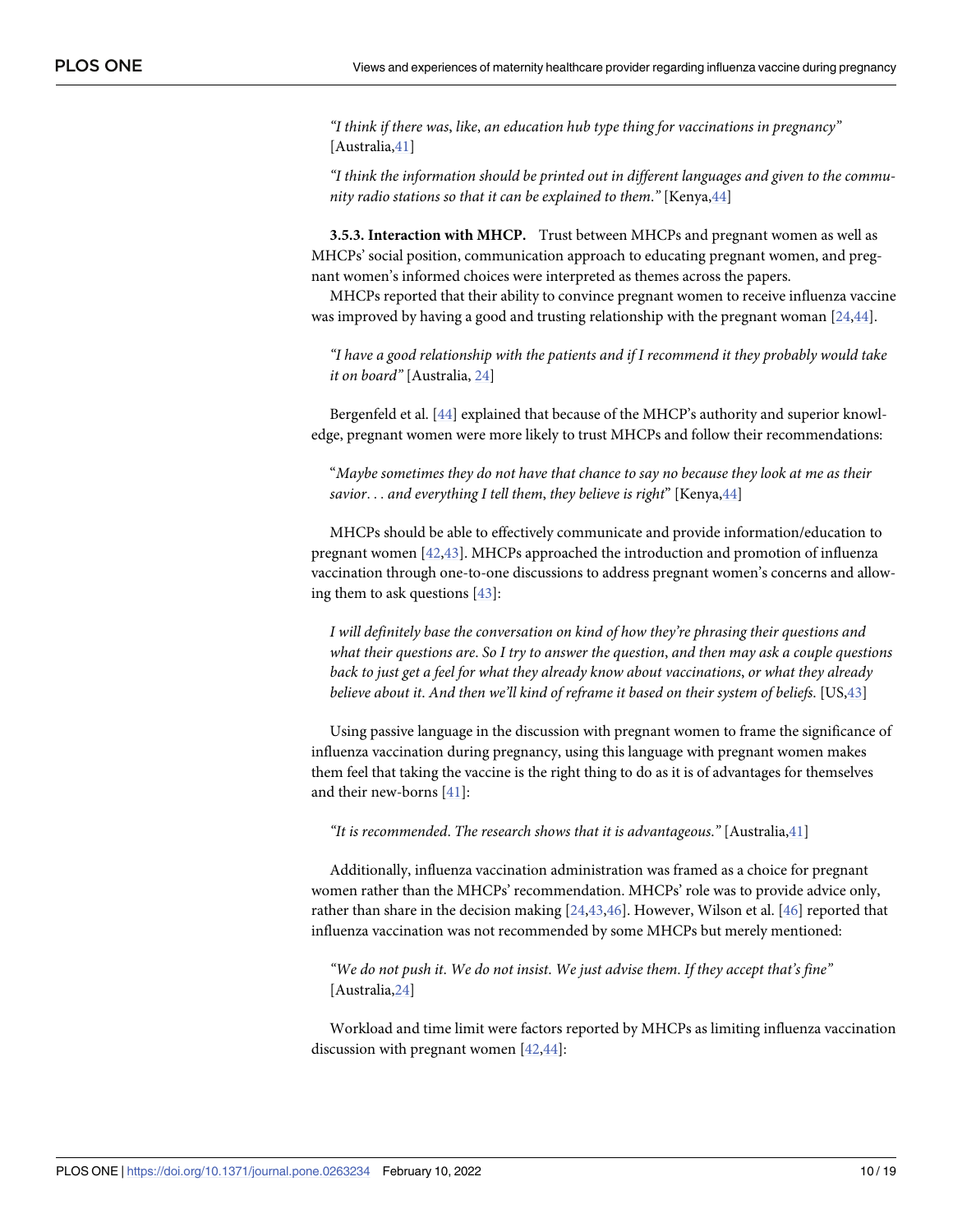"Maybe when a health care provider is in a hurry or is being overworked, you may find a long *queue at the ANC waiting for vaccination*. *The nurse there may not have time to discuss much with every client about the vaccines*. *Sometimes they issue orders for the mothers to queue and get vaccinated*. *These are situations which may happen when there are several mothers at the clinic*. *This can cripple vaccine uptake since there is no time for explanations"* [Kenya, [44\]](#page-18-0)

"The doctors are very busy and so for example in the private clinic we run at capacity so we're *turning women away*, *so we basically have to apply um err almost triage principles to how we run our consultations but we do have a um midwife there with us who is our personal sort of assistant if you like*. *So things like breastfeeding and err analgesia in labor and vaccinations although I don't know if they mention vaccinations I'll be honest*. *We tend to delegate to them*. *The longer we make the consultations basically the less patients we can see*.*"* [Australia,[42](#page-18-0)]

**3.5.4. MHCP's Knowledge and attitude.** MHCP knowledge and attitude about influenza vaccine during pregnancy were identified within this theme. MHCPs showed variations in their perceptions of the risks associated with influenza infection during pregnancy [[24](#page-17-0)[,41,44](#page-18-0)]. There was a lack of knowledge about influenza vaccination recommendations during pregnancy [\[24](#page-17-0)]. Thus, influenza vaccine did not appear to be a priority among MHCPs compared to other vaccines, and when it is promoted, it is to protect the mother rather than the foetus  $[41]$ :

*"I think with the number of people (pregnant women) who catch the flu and the number of people who don't have any problems with it*. . ..*I see it's a small amount of risk involved"* [Australia,[24](#page-17-0)]

*"Generally*, *pertussis vaccination was presented in terms of protecting the baby*, *while influenza was primarily to protect the mother*.*"* [Australia[,41\]](#page-18-0)

Three studies included discussions of MHCPs' attitudes [[24](#page-17-0),[45](#page-18-0),[47\]](#page-18-0). Some MHCPs expressed that they need to assure themselves about a vaccine before recommending it to pregnant women [[44](#page-18-0)]. Others reported that there are many strains of influenza viruses, so they had doubts about the effectiveness of the vaccine [\[47\]](#page-18-0):

*"We*, *the health care personnel*, *are the main factor [in low vaccination acceptance]*. . .*first*, *we have to be convinced ourselves in order to convince the population*." [El-Salvador,[45](#page-18-0)]

**3.5.5. Local healthcare system.** In order to enhance the uptake of influenza vaccine during pregnancy, MHCPs recommended professional training and education for them, dedicated vaccination teams, improved record keeping and electronic vaccination prompts.

Professional education and training workshops or campaigns for MHCPs would help to promote the discussion of maternal influenza vaccination by increasing MHCPs' knowledge and hence their confidence [\[41,44\]](#page-18-0). Continuous professional education about vaccinations other than tetanus toxoid was needed among MHCPs to provide details on vaccines' side effects and efficacy [\[24](#page-17-0)]. This approach would prepare MHCPs to be better advocates for vaccinations and to address pregnant women's concerns and hesitations:

"If you do not update me properly, it will be of no use even if [a new vaccine] is brought to the facility. It will be available but I will not give it out, not because the patients are not asking for *it*, *but because it is me who is not interested in giving it out"* [Kenya,[44](#page-18-0)]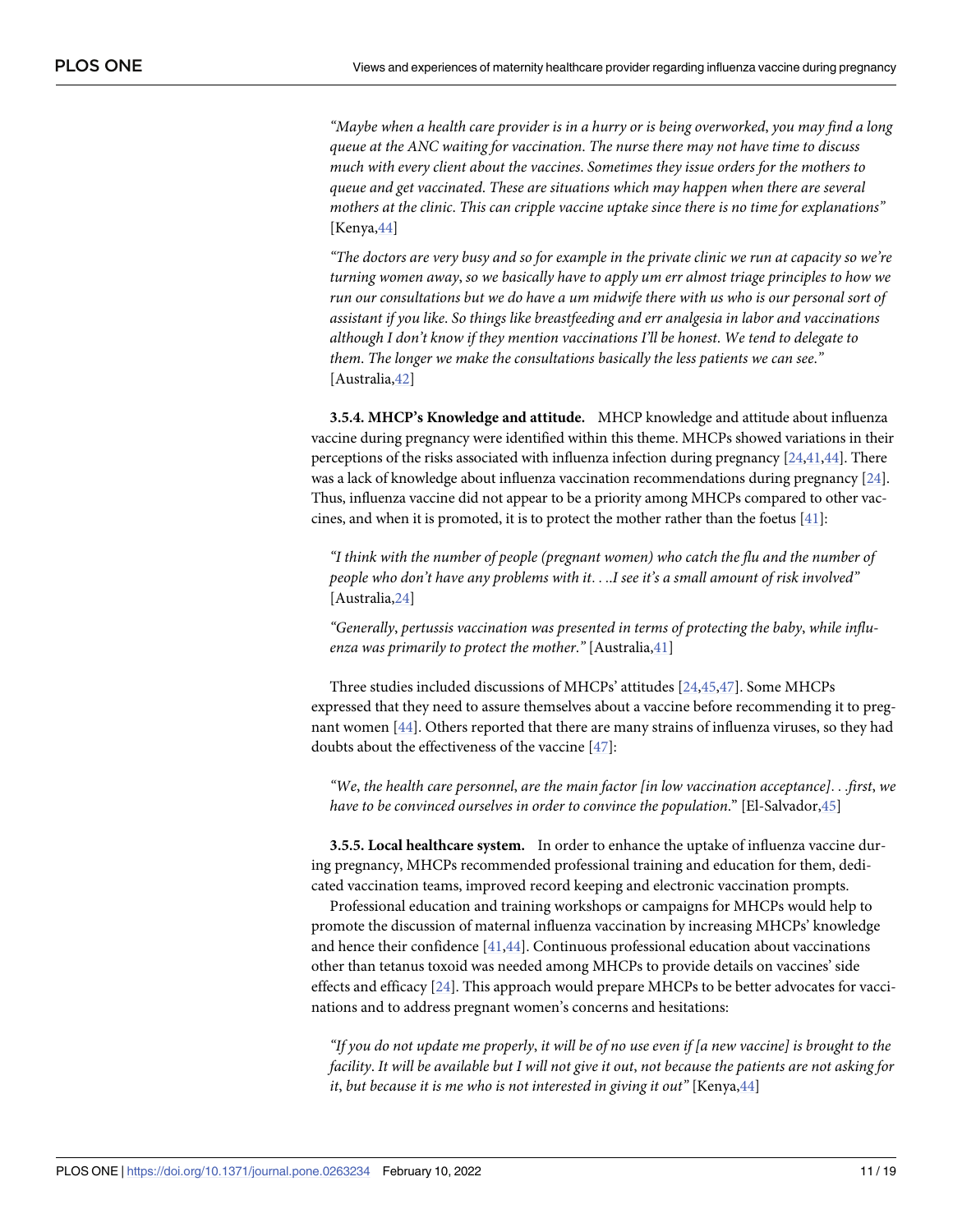<span id="page-12-0"></span>*"Those who had completed additional training reported feeling confident in their knowledge and ability to discuss vaccines"* [Australia[,41\]](#page-18-0)

A lack of standardisation for MHCPs regarding influenza vaccine delivery during pregnancy was reported in four studies [[41–43,46\]](#page-18-0). Some MHCPs felt that they were not responsible for discussing influenza vaccination with pregnant women and that this is their GP's responsibility [[42](#page-18-0)]. However, MHCPs reported that vaccination discussion and delivery is a nurse's responsibility, as they have more time to discuss this with pregnant women [[43](#page-18-0)]:

*"We don't have any role in that [maternal vaccination]*. *We don't organize that*, *I usually* send them off to their GP. If you want influenza vacs you can get it through your GPs the best *place*.*"* [Australia[,42\]](#page-18-0)

*"A nurse 'cause they would have some clinical knowledge and probably the time to do it*. *I don't see a physician doing that here*. *Just as far as timing*. *Um*, *and then a practice manager*, *I don't know that they would have all the clinical knowledge*, *and all the information*.*"* [USA,[43](#page-18-0)]

The need for a vaccination champion who is managing and creating enthusiasm for vaccination campaigns as well as encouraging better communication about vaccination between MHCPs, was discussed in two studies; it was perceived that vaccine champions may increase the delivery of maternal influenza vaccine [\[43,46](#page-18-0)].

In addition, MHCPs suggested using reminders such as a checklist, sticker or electronic prompt to discuss the influenza vaccine with pregnant women [[24](#page-17-0)[,41,43\]](#page-18-0). Also, they reported an absence of influenza vaccination's history reference in documentation and lack of mechanism for documenting the uptake of the vaccination or to follow up [Australia,[42\]](#page-18-0):

*"In addition*, *immunization history is not part of the lengthy medical*, *psycho-social*, *surgical*, *and family history taken at a woman's first antenatal visit*.*"* [Australia[,42\]](#page-18-0)

**3.5.6. National policy and practice.** Setting a national policy and developing guidelines, centralizing vaccine information and providing influenza vaccine for free would enhance MHCPs provision of influenza vaccination discussion, recommendation and delivery during pregnancy.

A lack of policies and guidance on vaccinations has resulted in some MHCPs being unaware about recommendations for influenza vaccine delivery during pregnancy [\[24](#page-17-0),[42](#page-18-0)]. Although, in countries where vaccination policies did exist, some MHCPs were not informed about existing policies and guidelines [[47](#page-18-0)]:

*"Yes*, *well*, *it was recommended from the health department to do so I would assume that the information is accurate and there's no risk in doing it so I'm happy to follow that"* [Australia, [24](#page-17-0)]

*"We have never been informed or required to recommend influenza vaccine to pregnant women*. *We will do the work only when higher level administrative sectors require us to do so*.*"* [China[,47\]](#page-18-0)

Pregnant women's geographical mobility and lack of a consistent information system made it difficult for MHCPs to keep track of pregnant women's vaccination history [\[44\]](#page-18-0):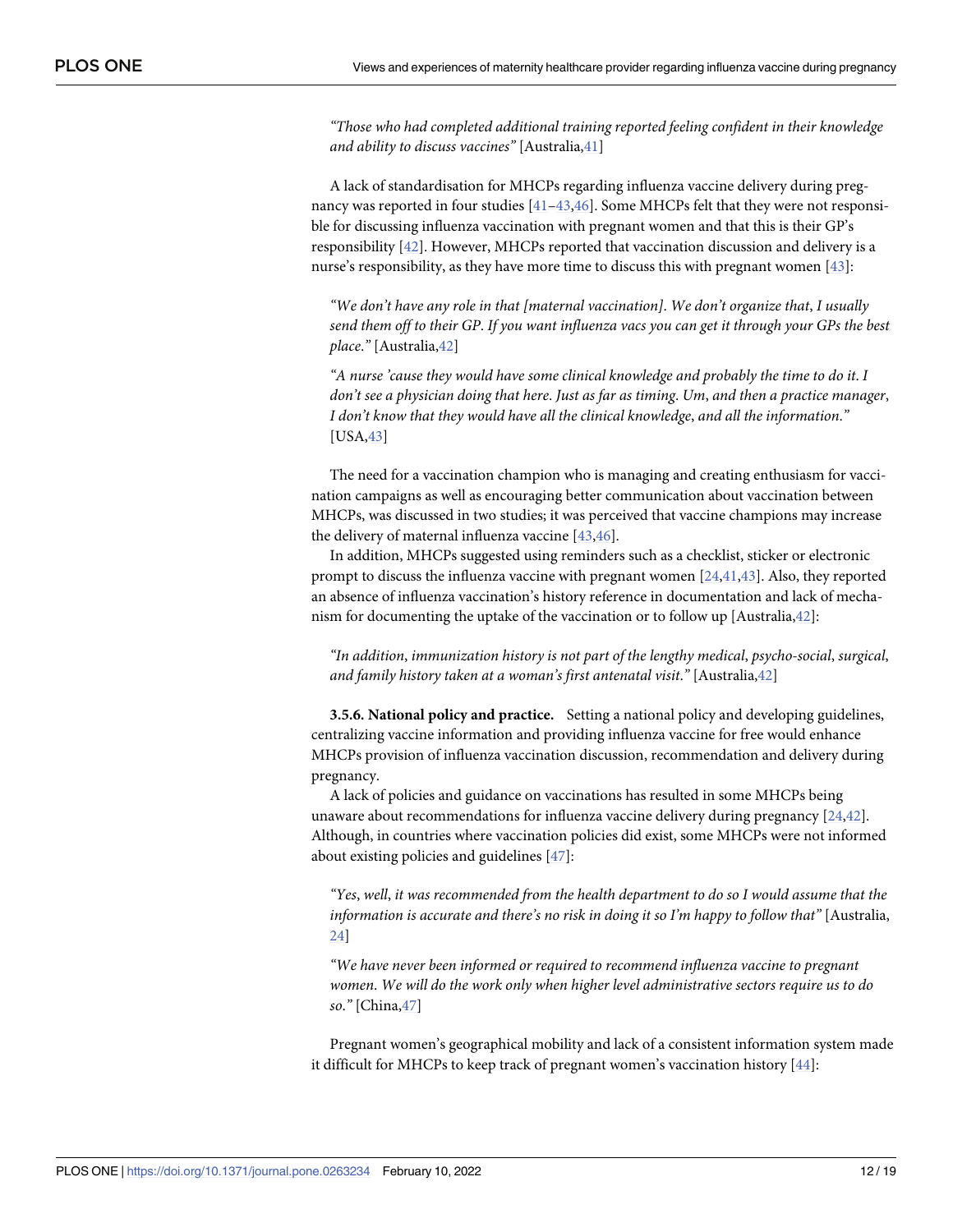<span id="page-13-0"></span>*"This was linked to the notion that women often move during their pregnancy*, *leaving gaps in their medical records that are difficult to address without an integrated system*.*"* [Kenya[,44\]](#page-18-0)

MHCPs reported that the private sector's profiting from influenza vaccinations may affect the delivery of the vaccine [[44](#page-18-0)]. Therefore, MHCPs sent pregnant women to get their vaccines from free public hospitals [\[45\]](#page-18-0):

*"Private hospitals are established to make profits*. *The charges may keep them away"* [Kenya,[44\]](#page-18-0)

# **4. Discussion**

#### **4.1 Summary of findings and integration with literature**

We believe this is the first systematic qualitative evidence synthesis of the views and experiences of MHCPs in relation to influenza vaccination during pregnancy. The main findings of this review indicate that the MHCPs' decision to recommend the influenza vaccine is framed by socio-cultural influences as well as MHCPs perceptions of pregnant women's beliefs. MHCPs' interactions with pregnant women play an important role in influencing their decisions regarding vaccination, and the MHCPs' knowledge about vaccination and attitudes towards it guide these interactions. A systems approach would address the lack of documentation of influenza vaccination and lack of a documentation or auditing system for vaccination intake and to follow up. The range of different MHCPs who could be involved in promoting and delivering influenza vaccination can lead to boundary issues as to whose responsibility it is. Direct policies and guidelines to ensure that MHCPs are regularly updated about vaccinations will lead to knowledgeable and confident MHCPs, thus increasing the likelihood of maternal influenza vaccine uptake. Moreover, MHCPs discussed strategies to increase pregnant women's knowledge and vaccine uptake, such as visiting religious services in Kenya, and creating educational hubs for pregnant women. Suggestions to increase delivery of the vaccine included vaccine champions, creating electronic vaccination prompts, system level informatics regarding who is due an influenza vaccination, free vaccine and a dedicated vaccine team. Our findings may have insights for the provision of vaccination against COVID-19 during pregnancy such as knowledge and beliefs perceived by the MHCPs toward the delivery of COVID-19 vaccination.

**Barriers to maternal influenza vaccination as perceived by MHCPs.** Provided that a woman was able to access antenatal care, then barriers to influenza vaccination included MHCPs' workload, time constraints, MHCP's perceptions of women's concerns about influenza vaccine and a lack of knowledge on the part of MHCPs in relation to influenza vaccine.

Social, cultural and environmental influences, including religion, have been widely discussed within the evidence base as a barrier to vaccination in general [[48–51\]](#page-19-0). The religious objection against vaccination has many explanations, such as interference with the natural order by restricting the natural course of events, or because the vaccine itself does not meet religious dietary laws [\[51\]](#page-19-0).

Anti-vaccination campaigns have been shown to undermine the authority of HCPs toward vaccinations [\[43\]](#page-18-0). A 2018 study of 314 pregnant women found that 22% showed hesitancy toward the influenza vaccine because of negative campaigns in the media [\[16\]](#page-17-0).

MHCPs' knowledge varied across the different studies in our synthesis. For example, Maher et al. [[24](#page-17-0)] showed that limited knowledge about influenza vaccination among MHCPs would result in either not recommending the vaccine or recommending it with varying levels of precision and confidence.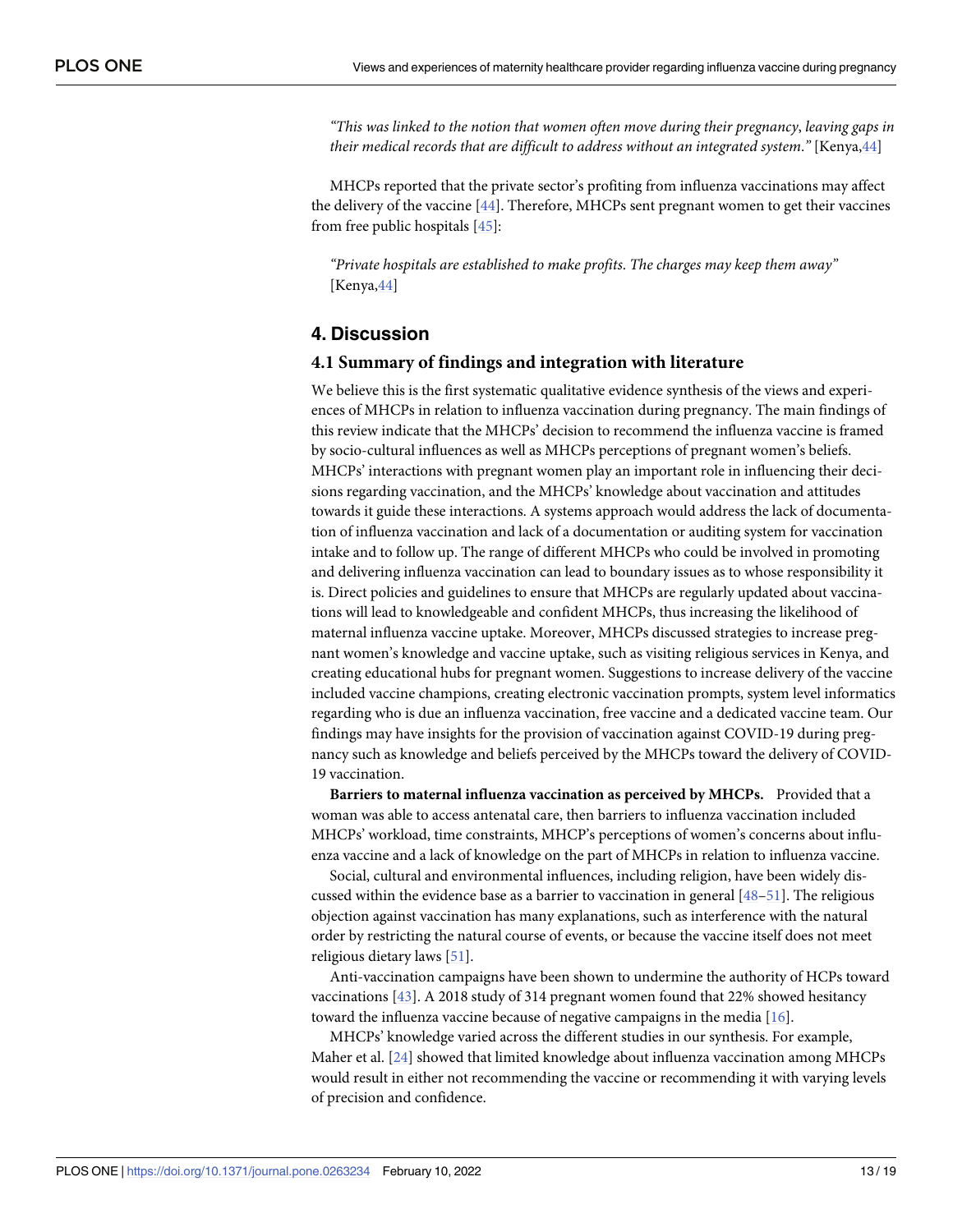<span id="page-14-0"></span>Workload and time constraints are two main barriers to influenza vaccination discussion and delivery among HCPs. The results of this qualitative evidence synthesis reflect evidence from previous quantitative studies; because influenza vaccination is not a priority for most HCPs, workload and time constraints have led to neglect of its discussion and recommendation [[22](#page-17-0),[52](#page-19-0)].

**Facilitators to maternal influenza vaccination as perceived by MHCPs.** Facilitators to influenza vaccination included trust and a good rapport between MHCP and pregnant women, clear national guidelines and education and training for MHCPs.

Bergenfeld et al. [\[44\]](#page-18-0) mentioned that a fiduciary relationship may exist, in which patients trust that their HCP is better informed about their health and consequently transfer their health responsibility to the MHCP [\[53\]](#page-19-0). Our qualitative evidence synthesis showed that pregnant women's trust in MHCPs to make decisions about vaccination provides the opportunity to preserve and leverage maternal acceptance for existing and new vaccines. However, the amount of trust that is usually present between pregnant women and MHCPs is influenced by the duration of that relationship and the HCP's knowledge [\[24\]](#page-17-0). In addition, how the vaccination discussion is initiated can impact pregnant women's vaccination uptake decision [[54](#page-19-0)]. For instance, the presumptive or motivational communication approach, when supported by evidence, can positively influence pregnant women's decisions regarding the uptake of the influenza vaccine [[41](#page-18-0),[43\]](#page-18-0). This finding is in agreement with a recent systematic review that studied qualitative and quantitative evidence about factors that influence vaccination decision making among pregnant women; this reported that the odds of influenza vaccine uptake were 10 to 12 times higher among pregnant women who had received a recommendation from their HCPs [\[55\]](#page-19-0). Taking informed consent for influenza vaccination from pregnant women might provide a communication opportunity between MHCPs and pregnant women to discuss the vaccination.

The presence of clear national guidlines would enhance MHCPs to discuss and recommend vaccination to pregnant women, as it would promote their responsibility toward the delivery of the vaccination and avoid them of being held liable to the possible adverse events of the vaccination [[24](#page-17-0)[,42,47\]](#page-18-0).

Knowledgeable HCPs have shown more confidence discussing and recommending influenza vaccines [\[24](#page-17-0)[,41,44](#page-18-0)]. Evidence based and effective training and education is a necessity for MHCPs to be aware of the importance of vaccinations as well as enabling them to discuss any hesitations that they may have, in order to cope with the expectations of the system and the concerns of pregnant women.

**Suggestions for interventions to increase influenza vaccination.** Although the idea of a vaccination champion was identified by both Frew et al. [\[43\]](#page-18-0) and Wilson et al. [[46](#page-18-0)], it is not widely applied in clinical practice. Previous studies have shown that vaccination champions can improve vaccination rates [[56](#page-19-0),[57](#page-19-0)].

The range of MHCPs in the studies in this review were heterogeneous. However, as midwives spend more time with pregnant women than other MHCPs, they are ideally placed to be more engaged with vaccination promotion campaigns and programmes [\[41,46](#page-18-0)]. Midwives should receive appropriate vaccination administration training so that pregnant women can receive their vaccines when they are recommended rather than inconveniencing them with extra appointments [\[41,46](#page-18-0)].

The WHO initiatives to increase the uptake of influenza vaccination during pregnancy is represented by the global expert group Measuring Behavioural and Social Drivers of Vaccination (BeSD) who has adopted a model for vaccine hesitancy [[58](#page-19-0)]. This model identifies three classifications of hesitancy: a) poor contextual guidance from authority figures, including influential leaders and persons; b) experiences relating to various cases of poor healthcare,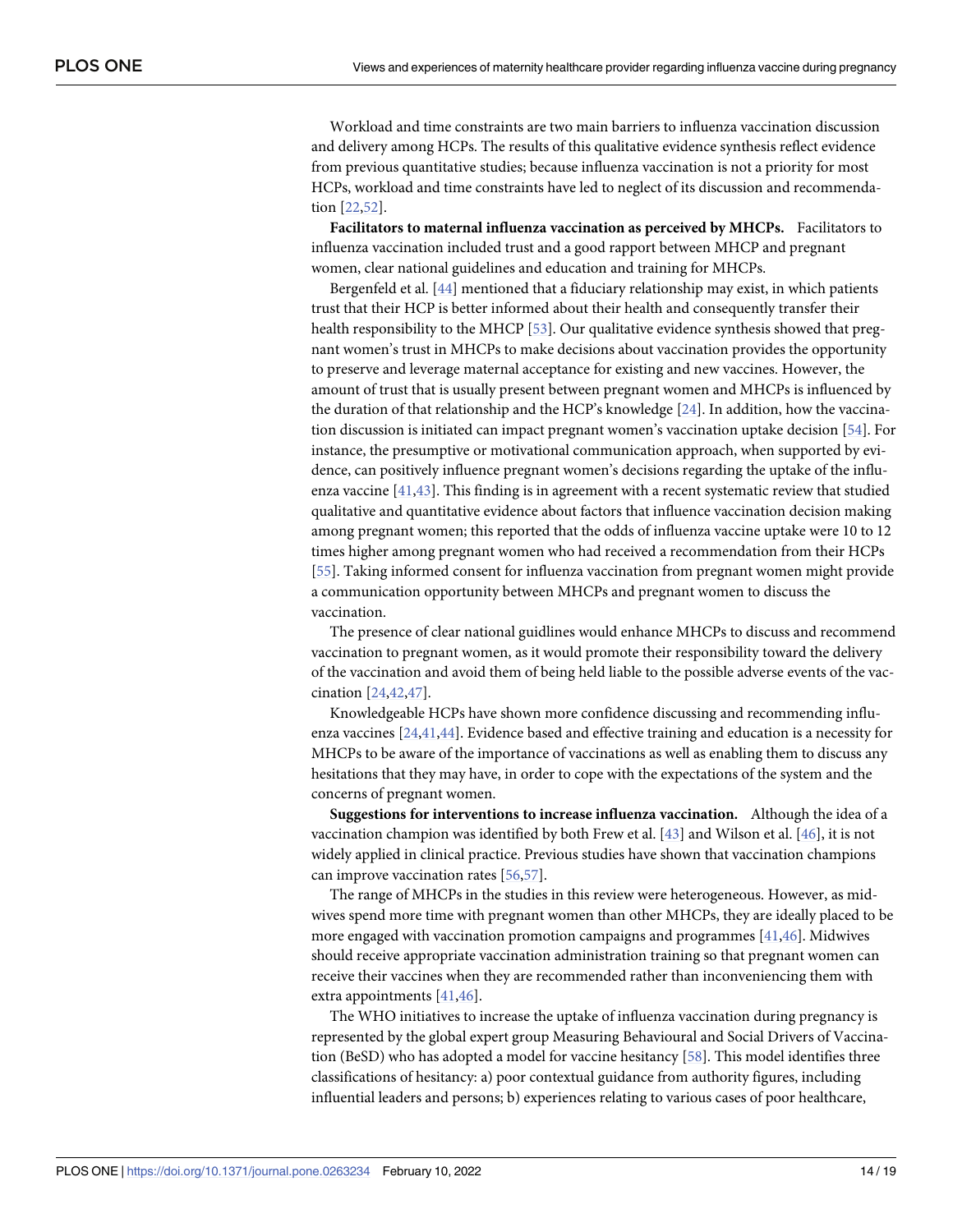<span id="page-15-0"></span>either from the media or within social groups; and c) complications related to vaccines and negative interactions with healthcare providers [[58](#page-19-0)]. The WHO model was designed to help MHCPs tackle vaccination hesitancy. There is overlap between the WHO model and our review findings in terms of how social factors and the media affect pregnant women's decisions to vaccinate. Another overlap is with the need for good communication between MHCP and pregnant women to address pregnant women's concerns about vaccination's safety, which would increase the uptake of maternal influenza vaccine.

#### **4.2 Strengths and limitations**

Our review used an extensive and comprehensive search of different databases complemented by grey literature search, reference and citation searches; therefore, it is unlikely that published studies would have been missed. Overall, the quality of the included studies was high, although there is a lack of consensus about the assessment of study quality in the synthesis of qualitative research [[39](#page-18-0)].

The use of NVivo software for data coding offers an auditable pathway from the primary data to the results. The data were synthesised from studies representing different contexts and locations, including high-, middle- and low-income countries. Even with this heterogeneity, there was consistency in the findings across contexts, with the analytical themes being described in many of the included studies. In addition, the MHCPs were a heterogeneous group, widening the transferability and providing a range of views and experiences.

Because there are relatively few primary qualitative studies in the field, our review represents the current evidence on MHCPs' views and experiences about influenza vaccination during pregnancy, including their views about sociocultural norms and pregnant women's beliefs about vaccination. Also, there is strong corroboration of evidence across the included studies and wider quantitative studies on the same topic.

However, our review does have some limitations. Non-English language articles were excluded; therefore, the transferability of the findings may be limited [\[59\]](#page-19-0). This synthesis represents evidence collected from study locations where the MHCPs' ethnicities were fairly homogenous. Thus, there is the possibility for cultural bias or omissions in our findings, which means that these may not be transferable to different settings and samples. Also, there may be findings that relate to a particular context or setting, in particular settings where access to antenatal care was the underlying cause of lack of access to influenza vaccination, or where professional group's roles and responsibilities varied between settings. The search was limited to studies published after 2012 to reflect the most recent views and experiences of MHCPs following the release of the WHO influenza vaccination guidelines  $[1]$ .

# **5 Conclusion**

Although influenza vaccine could prevent hospitalisation of pregnant women due to influenza infection, provide immunity to the new-born, increasing influenza vaccination uptake in pregnant women remains a challenge. Evidence-informed interventions are needed to improve influenza vaccination rates by addressing MHCPs' hesitations as well as developing or improving local and national guidelines. The suggestions developed in this review may be applicable to the uptake of other vaccines such as Covid-19 vaccine.

# **Supporting information**

**S1 [Table.](http://www.plosone.org/article/fetchSingleRepresentation.action?uri=info:doi/10.1371/journal.pone.0263234.s001) Preferred Reporting Items for Systematic Reviews and Meta-Analyses (PRISMA) checklist.** (DOCX)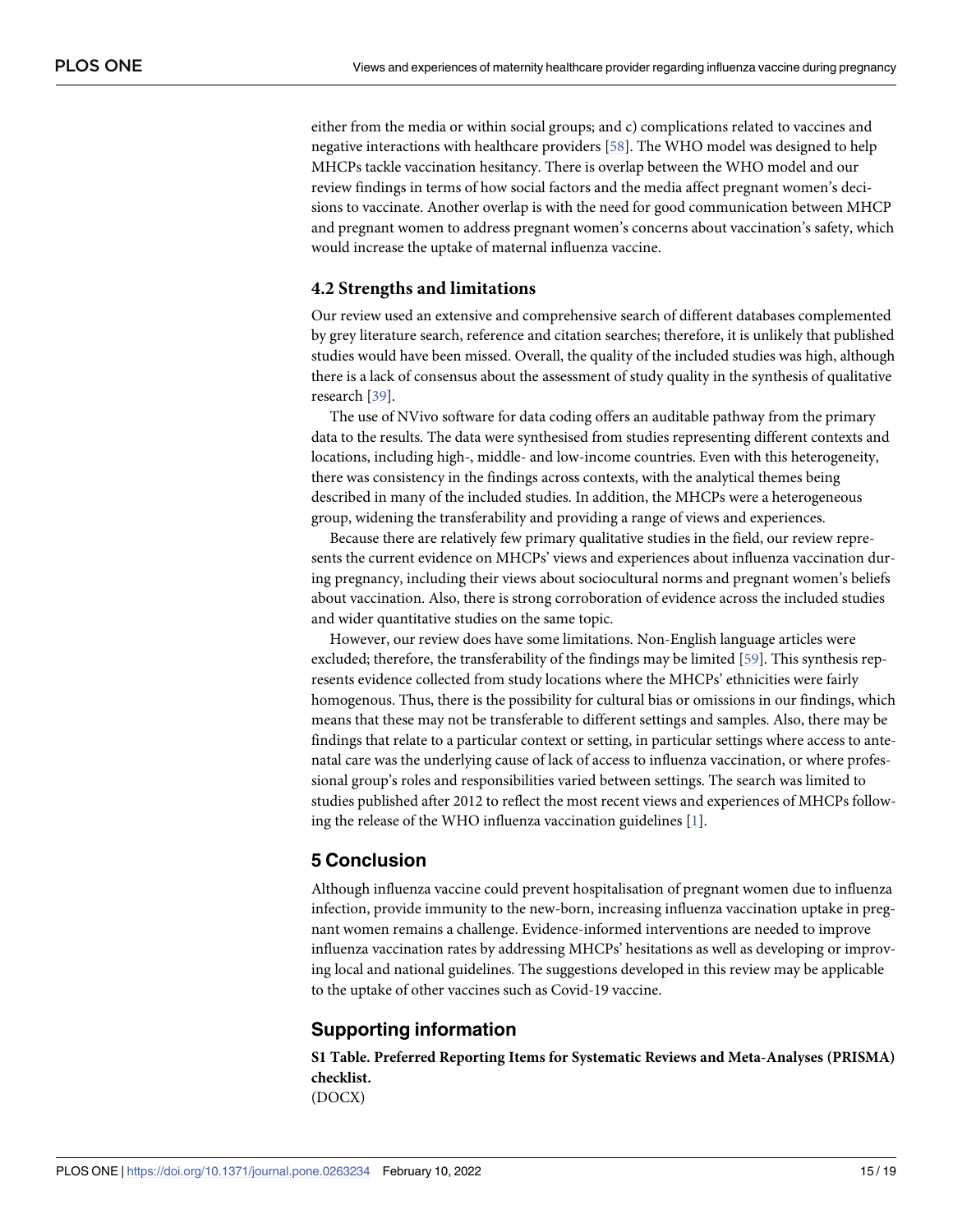<span id="page-16-0"></span>**S2 [Table.](http://www.plosone.org/article/fetchSingleRepresentation.action?uri=info:doi/10.1371/journal.pone.0263234.s002) Enhancing Transparency of Reporting the Synthesis of Qualitative Research (ENTREQ) checklist.** (DOCX) **S3 [Table.](http://www.plosone.org/article/fetchSingleRepresentation.action?uri=info:doi/10.1371/journal.pone.0263234.s003) Example of electronic Boolean search strategy.** (DOCX) **S4 [Table.](http://www.plosone.org/article/fetchSingleRepresentation.action?uri=info:doi/10.1371/journal.pone.0263234.s004) Characteristics of included studies.** (DOCX) **S5 [Table.](http://www.plosone.org/article/fetchSingleRepresentation.action?uri=info:doi/10.1371/journal.pone.0263234.s005) CASP checklist for included studies.** (DOCX)

# **Author Contributions**

**Conceptualization:** Fatemah Alhendyani.

**Data curation:** Fatemah Alhendyani, Laura L. Jones.

**Formal analysis:** Fatemah Alhendyani.

**Funding acquisition:** Fatemah Alhendyani.

**Investigation:** Fatemah Alhendyani.

**Methodology:** Fatemah Alhendyani, Laura L. Jones.

**Project administration:** Fatemah Alhendyani, Laura L. Jones.

**Resources:** Fatemah Alhendyani.

**Software:** Fatemah Alhendyani.

**Supervision:** Kate Jolly, Laura L. Jones.

**Validation:** Fatemah Alhendyani, Laura L. Jones.

**Visualization:** Fatemah Alhendyani, Kate Jolly.

**Writing – original draft:** Fatemah Alhendyani.

**Writing – review & editing:** Fatemah Alhendyani, Kate Jolly, Laura L. Jones.

#### **References**

- **[1](#page-2-0).** World Health Organization. Influenza (seasonal) [Internet]. WHO; 2018 [cited 28 Jan 2020]. Available from: [https://www.who.int/news-room/fact-sheets/detail/influenza-\(seasonal\).](https://www.who.int/news-room/fact-sheets/detail/influenza-(seasonal))
- **[2](#page-2-0).** Somerville L, Basile K, Dwyer D, Kok J. The impact of influenza virus infection in pregnancy. Future Microbiol. 2018; 13(2):263–74. <https://doi.org/10.2217/fmb-2017-0096> PMID: [29320882](http://www.ncbi.nlm.nih.gov/pubmed/29320882)
- **3.** Baselga-Moreno V, Trushakova S, McNeil S, Sominina A, Nunes M, Draganescu A, et al. Influenza epidemiology and influenza vaccine effectiveness during the 2016–2017 season in the Global Influenza Hospital Surveillance Network (GIHSN). BMC Public Health. 2019; 19(1) p.N.PAG.
- **[4](#page-2-0).** Regan AK, Moore HC, Sullivan SG, De Klerk N, Effler PV. Epidemiology of seasonal influenza infection in pregnant women and its impact on birth outcomes. Epidemiol Infect. Oct 2017; 145(14):2930–9. <https://doi.org/10.1017/S0950268817001972> PMID: [28891463](http://www.ncbi.nlm.nih.gov/pubmed/28891463)
- **[5](#page-2-0).** Al-Husban N, Obeidat N, Al-Kuran O, Al Oweidat K, Bakri F. H1N1 infection in pregnancy: a retrospective study of feto-maternal outcome and impact of the timing of antiviral therapy. Mediterr J Hematol Infect Dis. 2019; 11(1):e2019020. <https://doi.org/10.4084/MJHID.2019.020> PMID: [30858958](http://www.ncbi.nlm.nih.gov/pubmed/30858958)
- **6.** Dodds L. Impact of influenza exposure on rates of hospital admissions and physician visits because of respiratory illness among pregnant women. CMAJ. 2007; 176:463–8. [https://doi.org/10.1503/cmaj.](https://doi.org/10.1503/cmaj.061435) [061435](https://doi.org/10.1503/cmaj.061435) PMID: [17296958](http://www.ncbi.nlm.nih.gov/pubmed/17296958)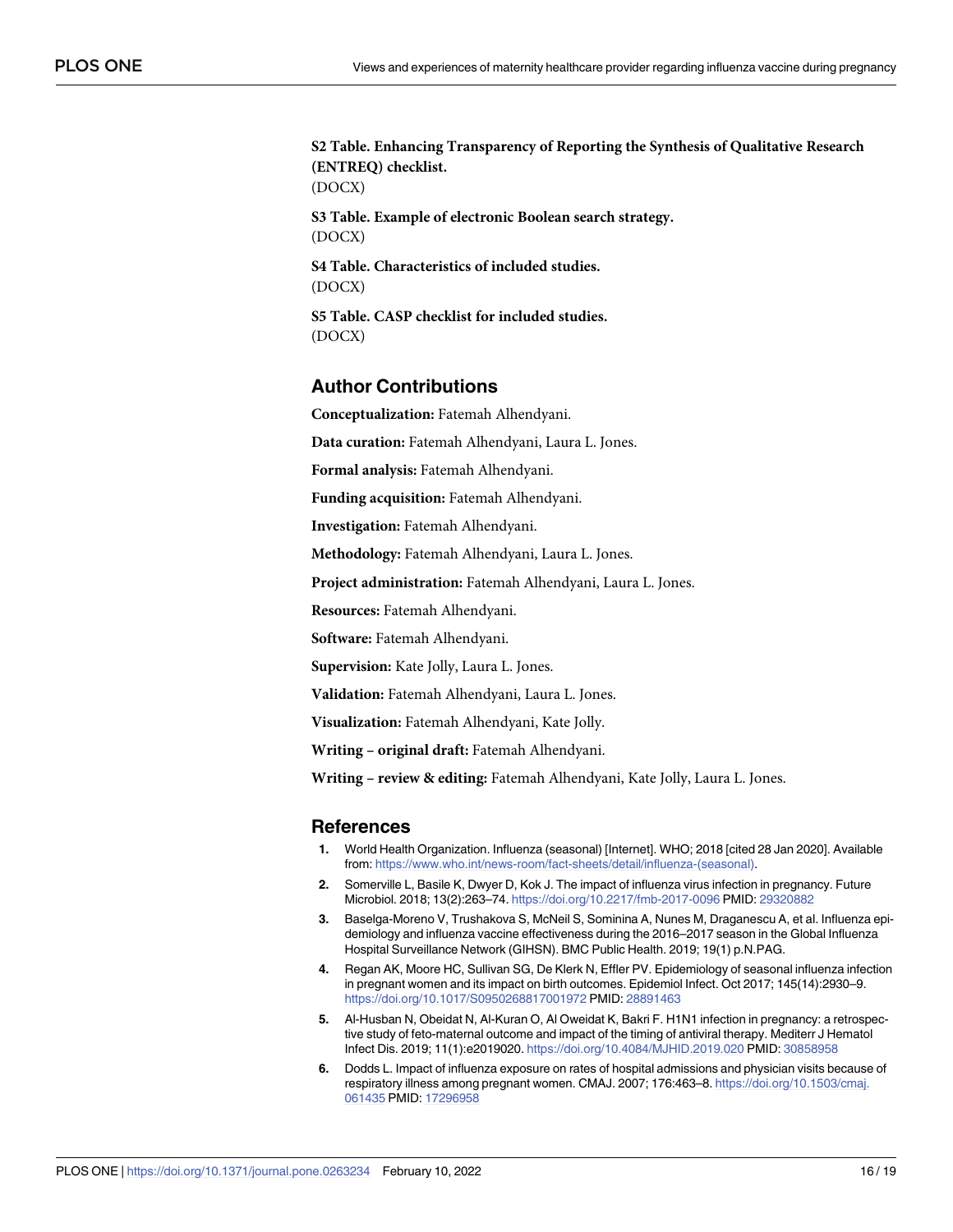- <span id="page-17-0"></span>**[7](#page-2-0).** Neuzil KM. Impact of influenza on acute cardiopulmonary hospitalizations in pregnant women. Am J Epidemiol. 1998; 148:1094–102. <https://doi.org/10.1093/oxfordjournals.aje.a009587> PMID: [9850132](http://www.ncbi.nlm.nih.gov/pubmed/9850132)
- **[8](#page-2-0).** MacDonald NE, McDonald JC, Canadian Paediatric Society, Infectious Diseases and Immunization Committee. The benefits of influenza vaccine in pregnancy for the foetus and the infant younger than six months of age. Paediatr Child Health. 2014; 19(9):e121–2. PMID: [25414589](http://www.ncbi.nlm.nih.gov/pubmed/25414589)
- **[9](#page-2-0).** Omer SB. Maternal immunization. N Engl J Med. 2017; 376:1256–67. [https://doi.org/10.1056/](https://doi.org/10.1056/NEJMra1509044) [NEJMra1509044](https://doi.org/10.1056/NEJMra1509044) PMID: [28355514](http://www.ncbi.nlm.nih.gov/pubmed/28355514)
- **[10](#page-2-0).** He J, Liu Z, Lu Y, Li T, Liang X, Arck P, et al. A systematic review and meta-analysis of influenza A virus infection during pregnancy associated with an increased risk for stillbirth and low birth weight. Kidney Blood Press Res. 2017; 42(2):232–43. <https://doi.org/10.1159/000477221> PMID: [28514782](http://www.ncbi.nlm.nih.gov/pubmed/28514782)
- **[11](#page-2-0).** Dawood F, Kittikraisak W, Patel A, Rentz Hunt D, Suntarattiwong P, Wesley M et al. Incidence of influenza during pregnancy and association with pregnancy and perinatal outcomes in three middle-income countries: a multisite prospective longitudinal cohort study. The Lancet Infectious Diseases. 2021; 21 (1):97–106. [https://doi.org/10.1016/S1473-3099\(20\)30592-2](https://doi.org/10.1016/S1473-3099%2820%2930592-2) PMID: [33129424](http://www.ncbi.nlm.nih.gov/pubmed/33129424)
- **[12](#page-2-0).** Principi N, Camilloni B, Esposito S; ESCMID Vaccine Study Group (EVASG). Influenza immunization policies: Which could be the main reasons for differences among countries?. Hum Vaccin Immunother. 2018; 14(3):684–692. <https://doi.org/10.1080/21645515.2017.1405188> PMID: [29227734](http://www.ncbi.nlm.nih.gov/pubmed/29227734)
- **[13](#page-2-0).** Dabrera G, Zhao H, Andrews N, Begum F, Green H, Ellis J, et al. Effectiveness of seasonal influenza vaccination during pregnancy in preventing influenza infection in infants, England, 2013/14. Euro Surveill. 2014; 19(45):20959. <https://doi.org/10.2807/1560-7917.es2014.19.45.20959> PMID: [25411687](http://www.ncbi.nlm.nih.gov/pubmed/25411687)
- **[14](#page-2-0).** Hirve S, Lambach P, Paget J, Vandemaele K, Fitzner J, Zhang W. Seasonal influenza vaccine policy, use and effectiveness in the tropics and subtropics: a systematic literature review. Influenza Other Respir Viruses. 2016; 10(4),254–67. <https://doi.org/10.1111/irv.12374> PMID: [26842617](http://www.ncbi.nlm.nih.gov/pubmed/26842617)
- **[15](#page-3-0).** Offeddu V, Tam C, Yong T, Tan L, Thoon K, Lee N, et al. Coverage and determinants of influenza vaccine among pregnant women: a cross-sectional study. BMC Public Health. 2019; 19(1):890. [https://doi.](https://doi.org/10.1186/s12889-019-7172-8) [org/10.1186/s12889-019-7172-8](https://doi.org/10.1186/s12889-019-7172-8) PMID: [31277611](http://www.ncbi.nlm.nih.gov/pubmed/31277611)
- **[16](#page-13-0).** Wilcox C, Bottrell K, Paterson P, Schulz W, Vandrevala T, Larson H, et al. Influenza and pertussis vaccination in pregnancy: portrayal in online media articles and perceptions of pregnant women and healthcare professionals. Vaccine. 2018; 36(50):7625–31. <https://doi.org/10.1016/j.vaccine.2018.10.092> PMID: [30401620](http://www.ncbi.nlm.nih.gov/pubmed/30401620)
- **17.** O'Shea A, Cleary B, McEntee E, Barrett T, O'Carroll A, Drew R, et al. To vaccinate or not to vaccinate? Women's perception of vaccination in pregnancy: a qualitative study. BJGP Open. 2018; 2(2).
- **[18](#page-3-0).** Yuen C, Dodgson J, Tarrant M. Perceptions of Hong Kong Chinese women toward influenza vaccination during pregnancy. Vaccine. 2016; 34(1):33–40. <https://doi.org/10.1016/j.vaccine.2015.11.032> PMID: [26616554](http://www.ncbi.nlm.nih.gov/pubmed/26616554)
- **[19](#page-2-0).** Influenza and Tdap Vaccination Coverage Among Pregnant Women—United States, April 2020 [Internet]. Centers for Disease Control and Prevention. Centers for Disease Control and Prevention; 2020 [cited 2021Jul10]. Available from: <https://www.cdc.gov/mmwr/volumes/69/wr/mm6939a2.htm>.
- **[20](#page-2-0).** Buchy P, Badur S, Kassianos G, Preiss S, Tam J. Vaccinating pregnant women against influenza needs to be a priority for all countries: An expert commentary. International Journal of Infectious Diseases. 2020; 92:1–12. <https://doi.org/10.1016/j.ijid.2019.12.019> PMID: [31863875](http://www.ncbi.nlm.nih.gov/pubmed/31863875)
- **[21](#page-3-0).** Wong V, Lok K, Tarrant M. Interventions to increase the uptake of seasonal influenza vaccination among pregnant women: a systematic review. Vaccine. 2016; 34(1):20–32. [https://doi.org/10.1016/j.](https://doi.org/10.1016/j.vaccine.2015.11.020) [vaccine.2015.11.020](https://doi.org/10.1016/j.vaccine.2015.11.020) PMID: [26602267](http://www.ncbi.nlm.nih.gov/pubmed/26602267)
- **[22](#page-14-0).** Paterson P, Meurice F, Stanberry L, Glismann S, Rosenthal S, Larson H. Vaccine hesitancy and healthcare providers. Vaccine. 2016; 34(52):6700–6. <https://doi.org/10.1016/j.vaccine.2016.10.042> PMID: [27810314](http://www.ncbi.nlm.nih.gov/pubmed/27810314)
- **23.** Wilson R, Paterson P, Jarrett C, Larson H. Understanding factors influencing vaccination acceptance during pregnancy globally: a literature review. Vaccine. 2015; 33(47):6420–9. [https://doi.org/10.1016/j.](https://doi.org/10.1016/j.vaccine.2015.08.046) [vaccine.2015.08.046](https://doi.org/10.1016/j.vaccine.2015.08.046) PMID: [26320417](http://www.ncbi.nlm.nih.gov/pubmed/26320417)
- **[24](#page-12-0).** Maher L, Dawson A, Wiley K, Hope K, Torvaldsen S, Lawrence G, et al. Influenza vaccination during pregnancy: a qualitative study of the knowledge, attitudes, beliefs, and practices of general practitioners in Central and South-Western Sydney. BMC Fam Pract. 2014; 15(1):1471–80.
- **[25](#page-3-0).** Yuen C, Tarrant M. Determinants of uptake of influenza vaccination among pregnant women–a systematic review. Vaccine. 2014; 32(36):4602–13. <https://doi.org/10.1016/j.vaccine.2014.06.067> PMID: [24996123](http://www.ncbi.nlm.nih.gov/pubmed/24996123)
- **26.** Ditsungnoen D, Greenbaum A, Praphasiri P, et al. Knowledge, attitudes and beliefs related to seasonal influenza vaccine among pregnant women in Thailand. Vaccine. 2016; 34(18):2141–6. [https://doi.org/](https://doi.org/10.1016/j.vaccine.2016.01.056) [10.1016/j.vaccine.2016.01.056](https://doi.org/10.1016/j.vaccine.2016.01.056) PMID: [26854910](http://www.ncbi.nlm.nih.gov/pubmed/26854910)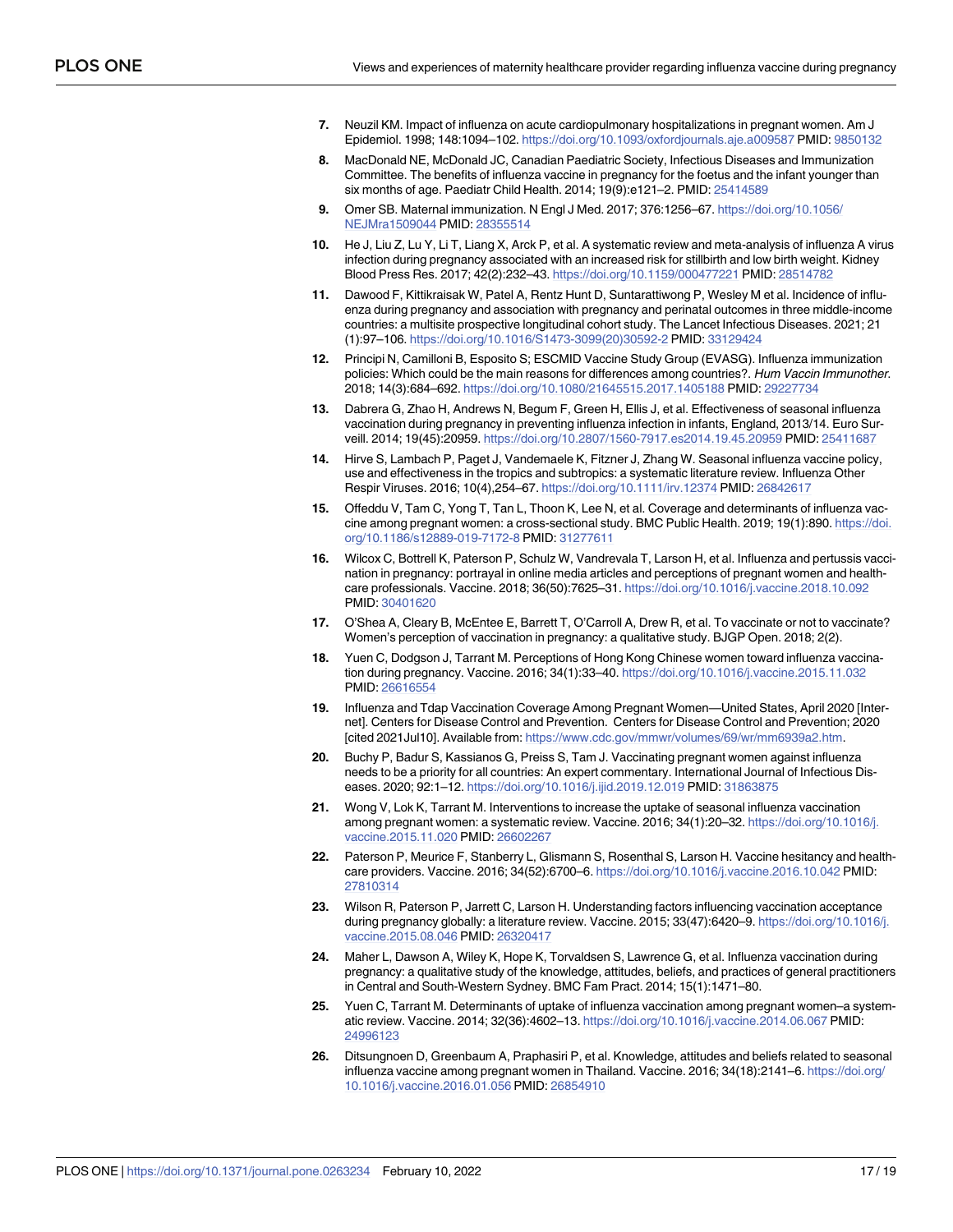- <span id="page-18-0"></span>**[27](#page-3-0).** Bödeker B, Walter D, Reiter S, Wichmann O. Cross-sectional study on factors associated with influenza vaccine uptake and pertussis vaccination status among pregnant women in Germany. Vaccine. 2014; 32(33):4131–9. <https://doi.org/10.1016/j.vaccine.2014.06.007> PMID: [24928791](http://www.ncbi.nlm.nih.gov/pubmed/24928791)
- **[28](#page-3-0).** Murtough K, Power M, Schulkin J. Knowledge, Attitudes, and Practices of Obstetrician-Gynecologists Regarding Influenza Prevention and Treatment Following the 2009 H1N1 Pandemic. J Womens Health. 2015; 24(10):849–54.
- **29.** Vishram B, Letley L, Jan Van Hoek A, Silverton L, Donovan H, Adams C et al. Vaccination in pregnancy: Attitudes of nurses, midwives and health visitors in England. Hum Vaccin Immunother. 2018; 14 (1):179–88. <https://doi.org/10.1080/21645515.2017.1382789> PMID: [29048989](http://www.ncbi.nlm.nih.gov/pubmed/29048989)
- **30.** Maertens K, Braeckman T, Top G, Van Damme P, Leuridan E. Maternal pertussis and influenza immunization coverage and attitude of health care workers towards these recommendations in Flanders, Belgium. Vaccine. 2016; 34(47):5785–91. <https://doi.org/10.1016/j.vaccine.2016.09.055> PMID: [27742214](http://www.ncbi.nlm.nih.gov/pubmed/27742214)
- **31.** O'Leary S, Riley L, Lindley M, Allison M, Crane L, Hurley L et al. Immunization Practices of U.S. Obstetrician/Gynecologists for Pregnant Patients. Am J Prev Med. 2018; 54(2):205–213. [https://doi.org/10.](https://doi.org/10.1016/j.amepre.2017.10.016) [1016/j.amepre.2017.10.016](https://doi.org/10.1016/j.amepre.2017.10.016) PMID: [29246674](http://www.ncbi.nlm.nih.gov/pubmed/29246674)
- **[32](#page-3-0).** Wilcox C, Calvert A, Metz J, Kilich E, MacLeod R, Beadon K et al. Determinants of Influenza and Pertussis Vaccination Uptake in Pregnancy. Pediatr Infect Dis J. 2019; 38(6):625–30. [https://doi.org/10.1097/](https://doi.org/10.1097/INF.0000000000002242) [INF.0000000000002242](https://doi.org/10.1097/INF.0000000000002242) PMID: [30418358](http://www.ncbi.nlm.nih.gov/pubmed/30418358)
- **[33](#page-3-0).** Liberati A. The PRISMA Statement for Reporting Systematic Reviews and Meta-Analyses of Studies That Evaluate Health Care Interventions: Explanation and Elaboration. Annals of Internal Medicine. 2009; 151(4):W.
- **[34](#page-3-0).** Tong A, Flemming K, McInnes E, Oliver S, Craig J. Enhancing transparency in reporting the synthesis of qualitative research: ENTREQ. BMC Med Res Methodol. 2012; 12(181). [https://doi.org/10.1186/](https://doi.org/10.1186/1471-2288-12-181) [1471-2288-12-181](https://doi.org/10.1186/1471-2288-12-181) PMID: [23185978](http://www.ncbi.nlm.nih.gov/pubmed/23185978)
- **[35](#page-3-0).** Cooke A, Smith D, Booth A. Beyond PICO: The SPIDER tool for qualitative evidence synthesis. Qual Health Res. 2012; 22(10):1435–43. <https://doi.org/10.1177/1049732312452938> PMID: [22829486](http://www.ncbi.nlm.nih.gov/pubmed/22829486)
- **[36](#page-3-0).** Higgins JPT, Thomas J, Chandler J, Cumpston M, Li T, Page MJ, Welch VA (editors). Cochrane Handbook for Systematic Reviews of Interventions version 6.0 (updated July 2019). Cochrane, 2019. Available from [www.training.cochrane.org/handbook](http://www.training.cochrane.org/handbook).
- **[37](#page-4-0).** CASP Checklists—CASP—Critical Appraisal Skills Programme [Internet]. CASP—Critical Appraisal Skills Programme. 2018 [cited 10 March 2020]. Available from: [https://casp-uk.net/casp-tools](https://casp-uk.net/casp-tools-checklists/)[checklists/.](https://casp-uk.net/casp-tools-checklists/)
- **[38](#page-4-0).** Garside R Should we appraise the quality of qualitative research reports for systematic reviews, and if so, how? Innovation. 2014; 27:67–79.
- **[39](#page-15-0).** Barbour RS. Checklists for improving rigour in qualitative research: a case of the tail wagging the dog? BMJ. 2001; 322:1115–17. <https://doi.org/10.1136/bmj.322.7294.1115> PMID: [11337448](http://www.ncbi.nlm.nih.gov/pubmed/11337448)
- **[40](#page-4-0).** Thomas J, Harden A. Methods for the thematic synthesis of qualitative research in systematic reviews. BMC Med Res Methodol. 2008; 8(45). <https://doi.org/10.1186/1471-2288-8-45> PMID: [18616818](http://www.ncbi.nlm.nih.gov/pubmed/18616818)
- **[41](#page-8-0).** Kaufman J, Attwell K, Hauck Y, Omer S, Danchin M. Vaccine discussions in pregnancy: interviews with midwives to inform design of an intervention to promote uptake of maternal and childhood vaccines. Hum Vaccin Immunother. 2019; 15(11):2534–43. <https://doi.org/10.1080/21645515.2019.1607131> PMID: [31124728](http://www.ncbi.nlm.nih.gov/pubmed/31124728)
- **[42](#page-8-0).** Webb H, Street J, Marshall H. Incorporating immunizations into routine obstetric care to facilitate health care practitioners in implementing maternal immunization recommendations. Hum Vaccin Immunother. 2014; 10(4):1114–21. <https://doi.org/10.4161/hv.27893> PMID: [24509790](http://www.ncbi.nlm.nih.gov/pubmed/24509790)
- **[43](#page-12-0).** Frew P, Randall L, Malik F, Limaye R, Wilson A, O'Leary S et al. Clinician perspectives on strategies to improve patient maternal immunization acceptability in obstetrics and gynecology practice settings. Hum Vaccin Immunother. 2018; 14(7):1548–57. <https://doi.org/10.1080/21645515.2018.1425116> PMID: [29313458](http://www.ncbi.nlm.nih.gov/pubmed/29313458)
- **[44](#page-13-0).** Bergenfeld I, Nganga S, Andrews C, Fenimore V, Otieno N, Wilson A, et al. Provider perspectives on demand creation for maternal vaccines in Kenya. Gates Open Res. 2018; 2(34). [https://doi.org/10.](https://doi.org/10.12688/gatesopenres.12833.1) [12688/gatesopenres.12833.1](https://doi.org/10.12688/gatesopenres.12833.1) PMID: [30569034](http://www.ncbi.nlm.nih.gov/pubmed/30569034)
- **[45](#page-9-0).** Fleming J, Baltrons R, Rowley E, Quintanilla I, Crespin E, Ropero A et al. Implementation of maternal influenza immunization in El Salvador: Experiences and lessons learned from a mixed-methods study. Vaccine. 2018; 36(28):4054–61. <https://doi.org/10.1016/j.vaccine.2018.05.096> PMID: [29859803](http://www.ncbi.nlm.nih.gov/pubmed/29859803)
- **[46](#page-10-0).** Wilson R, Paterson P, Larson H. Strategies to improve maternal vaccination acceptance. BMC Public Health. 2019; 19(1):342–52. <https://doi.org/10.1186/s12889-019-6655-y> PMID: [30909907](http://www.ncbi.nlm.nih.gov/pubmed/30909907)
- **[47](#page-7-0).** Li R, Xie R, Yang C, Rainey J, Song Y, Greene C. Identifying ways to increase seasonal influenza vaccine uptake among pregnant women in China: A qualitative investigation of pregnant women and their